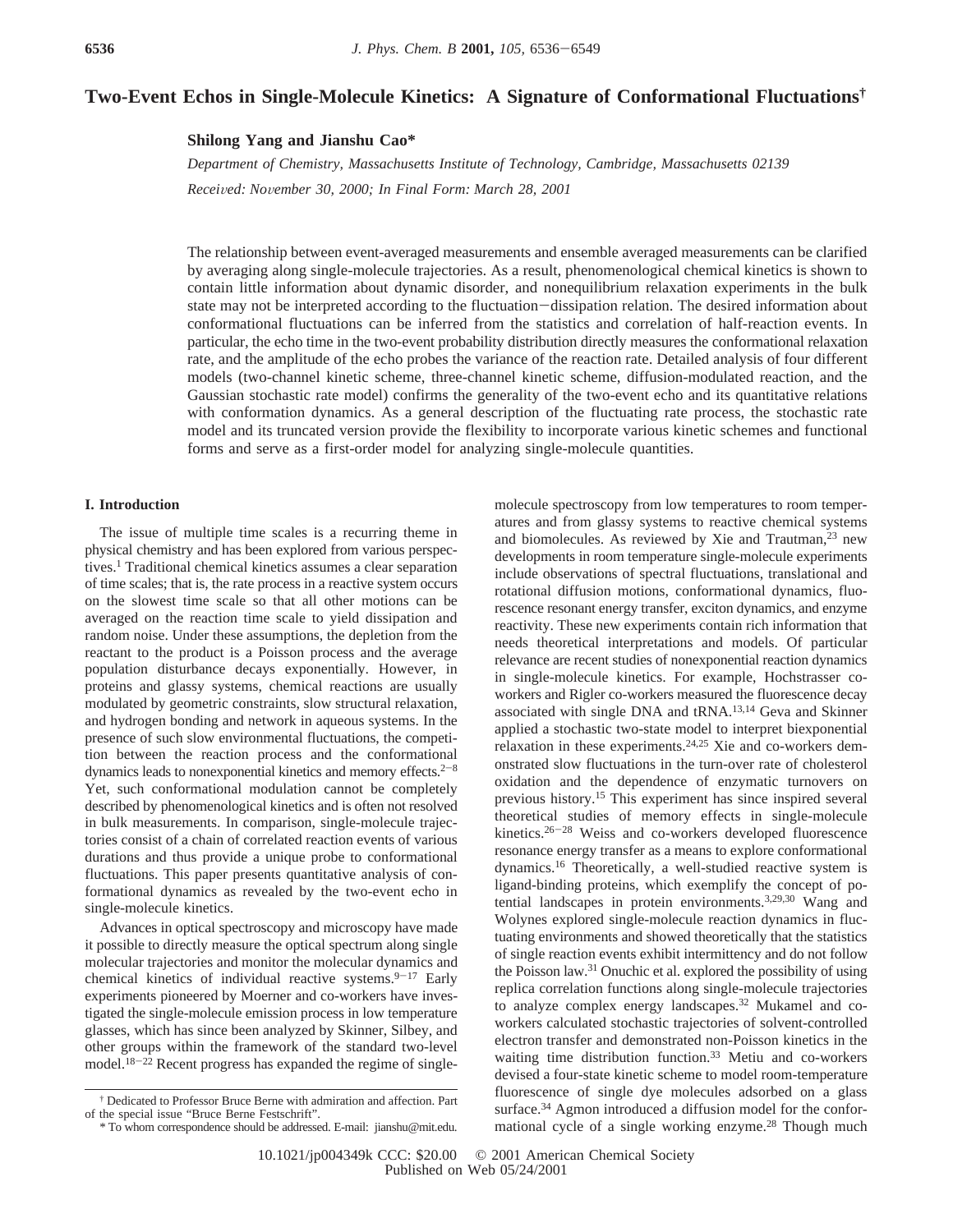progress has been made, it remains a challenge to quantify dynamic disorder in single-molecule kinetics.

It is well appreciated that single-molecule spectroscopy detects spatial disorder without the usual ensemble averaging in conventional spectroscopy. An equally important advantage of single-molecule techniques is the direct observation of slow variations in reaction kinetics, which are often limited by spectral resolution in conventional bulk experiments. In single-molecule experiments, the traced molecular system interconverts between the dark and bright states so that the observed fluorescence turns on and off intermittently. Such blinking phenomena have been observed in a variety of systems, including low-temperature glasses, quantum dots, molecular aggregates, and biological molecules. The waiting time of each on-off event corresponds to the duration of a single-molecule reaction event, and the statistics of on-off events of various durations record the realtime trajectory of the single reactive system. In a sense, the on-off sequence can be viewed as a *binary code*, which contains the essential information about reaction mechanisms. The key to decipher this code is the statistical analysis of onoff blinking trajectories. The use of single-molecule spectroscopy for detecting dynamic disorder has been demonstrated through the measurements of the fluorescence correlation function, the waiting time distribution function, and the twoevent joint distribution function. Though a clear evidence of non-Markovian and non-Poisson kinetics, these single-molecule measurements and related analyses are qualitative and descriptive.

In a recent paper, $27$  we have developed theoretical tools to calculate measured single-molecule statistics and have clearly demonstrated the essential difference between ensemble-averaged bulk measurements associated with the population dynamics of full-reactions and event-averaged single-molecule measurements associated with a sequence of half-reactions. In particular, the prediction of the focal time in the single-event distribution function and of the recurrent behavior in the twoevent distribution function reveals the nature of conformational landscapes. Similar to the photon echo phenomenon, the recurrence can be understood as the echo signal that is due to the inhomogeneous distribution of environments. Analogous to motion narrowing, in the fast modulation limit, the echo signal vanishes and the single-exponential law is recovered. The height of the echo signal and its position vary with the modulation rate and, hence, can be a sensitive probe of the dynamics disorder resulting from conformational fluctuations.

Because conformational fluctuations are not directly accessible experimentally, dynamic disorder is a *hidden* mechanism that requires quantitative analysis of single-molecule measurements. The prediction of the two-event echo signal in ref 27 holds the promise of characterizing dynamic disorder in singlemolecule kinetics. However, questions remain with regards to the generality of the recurrence and the quantitative relationship between the echo and conformational dynamics. This paper will address these questions as follows: General features of modulated reactions are reviewed and examined in section II. Phenomenological kinetics, the fluctuation-dissipation relation, and the detailed balance conditions are formulated and clarified on the basis of event-averaged single-molecule quantities. Then, the two-event echo signal is calculated in section III to section VI respectively for the two-channel model, for the three-channel model, for the diffusion model, and for the Gaussian stochastic model. These calculations show that the distribution and the relaxation rate of conformational fluctuations can be estimated from the echo time and the echo amplitude. Of the four models

calculated, the stochastic Gaussian model in section VI provides a general description of rate fluctuations in a similar way as Kubo's stochastic line-shape theory and allows other models to be compared and calibrated.35,36 We conclude with a summary in section VII.

## **II. General Considerations of Modulated Reactions**

Modulated reaction models have been used for analyzing the fluctuating environment and its effects on chemical kinetics. Early examples include a series of papers by Hynes and coworkers<sup>37,38</sup> on the influence of solvent relaxation on the reaction rate constant and the Agmon-Hopfield model for ligand binding to myoglobin.3 A recent application is the analysis of Xie's single enzyme turnover experiment.<sup>15,27,28</sup>

A generic modulated reaction model is the *N*-conformationalchannel reactive system, illustrated in Figure 1a. A special case of the generic model is the two-channel model system illustrated in Figure 1b of this paper. To be specific, the conformational distribution of the reaction is represented by *N* discretized conformational channels, each associated with a reversible reaction between the dark and bright states, with forward rate  $k_{a,i}$  and backward rate  $k_{b,i}$ . The conformational dynamics is represented by the interconversion rate  $\gamma_{a,ij}$  from the *j*th state to the *i*th state when the system is in the bright state *A* (i.e., the on state) and the interconversion rate  $\gamma_{b,ii}$  from the *j*th state to the *i*th state when the system is in the dark state *B* (i.e., the off state). The different conformational substates are not directly detectable because only the bright state is monitored by fluorescence emission. In single-molecule experiments, the on/ off time measures the duration that a single molecule spends in the bright/dark state, and a trajectory of on-off events records the dynamics of the single reactive system.

The two-channel model in section III and the three-channel model in section IV are examples of the *N*-channel model, the diffusion-modulated reaction in section V is a continuous version of the *N*-channel model, and the stochastic Gaussian model in section VI can be understood as the small variance approximation of the *N*-channel model. In the fast modulation limit, the *N*-channel reaction model reduces to a single-channel reaction with an effective rate constant, whereas in the slow modulation limit, it reduces to an inhomogeneous average of the *N* channels. In the latter limit, the single-molecule system remains ergodic, but the rate variation within a single reaction event can be ignored. We briefly review the *N*-channel reaction model as formulated in section II of ref 27 and then examine general features of the model within the context of single-molecule measurements.

**A. Event-Averaged Measurements in Single-Molecule Kinetics.** As formulated in ref 27, a reaction process can be decomposed into a forward half-reaction, which turns the bright state to the dark state, and a backward half-reaction, which turns the dark state to the bright state. The master equation for the forward half-reaction of the *N*-conformational substates is written as

$$
\dot{\mathbf{P}}_a(t) = -(\mathbf{\Gamma}_a + \mathbf{K}_a)\mathbf{P}_a(t) \tag{1}
$$

where the vector  $P_{a,i}$  is the survival probability of being in the *i*th conformational substate, the matrix  $\Gamma_{a,ij} = \delta_{ij}\gamma_{a,ii} - \gamma_{a,ij}$ , with  $\gamma_{a,i} = \sum_{i} \gamma_{a,i}$ , describes the conformational kinetics in the bright state, and the matrix  $\mathbf{K}_{a,ij} = \delta_{ij} k_{a,i}$  describes the reaction process from the dark state to the bright state. Equation 1 can be formally solved by the Green's function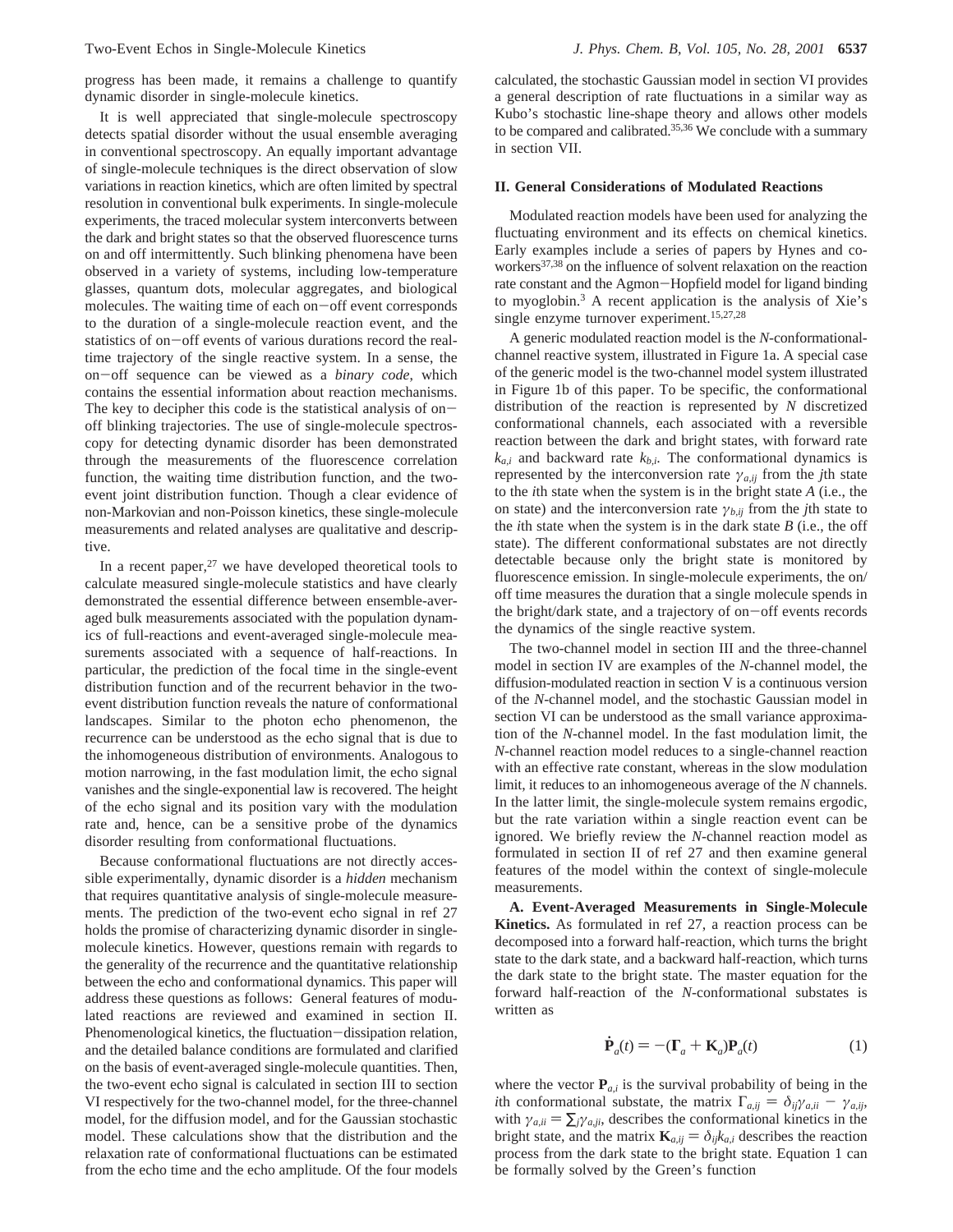

**Figure 1.** (a) Decomposition of the *N* conformational-channel reaction model into forward and backward half-reactions. (b) The reaction diagram of the discrete two-channel model. The forward rates are  $k_{a1}$  and  $k_{a2}$ , the backward rates are  $k_{b1}$  and  $k_{b2}$ ,  $\gamma$  is the conversion rate from channel 1 to channel 2, and *γ*′ is the interconversion rate from channel 2 to channel 1.

$$
\mathbf{G}_a(t) = \exp[-t(\mathbf{\Gamma}_a + \mathbf{K}_a)] \tag{2}
$$

which is a *N*-dimensional matrix. The Green's function for the backward half-reaction,  $\mathbf{G}_b(t)$ , is defined in a similar fashion. The two half-reactions are related through the forward rate constant matrix  $\mathbf{K}_a$  and the backward rate constant matrix  $\mathbf{K}_b$ , yielding the master equation for the full reaction

$$
\begin{pmatrix} \dot{\rho}_a(t) \\ \dot{\rho}_b(t) \end{pmatrix} = \begin{pmatrix} -\mathbf{\Gamma}_a - \mathbf{K}_a & \mathbf{K}_b \\ \mathbf{K}_a & -\mathbf{\Gamma}_b - \mathbf{K}_b \end{pmatrix} \begin{pmatrix} \rho_a(t) \\ \rho_b(t) \end{pmatrix} \tag{3}
$$

where  $[\rho_a(t), \rho_b(t)]$  are the population distribution in the dark and bright states, respectively. The time-independent solution to eq 3 defines the equilibrium distribution

$$
(\mathbf{\Gamma}_a + \mathbf{K}_a)\rho_a = \mathbf{K}_b \rho_b \tag{4a}
$$

$$
(\mathbf{\Gamma}_b + \mathbf{K}_b)\rho_b = \mathbf{K}_a \rho_a \tag{4b}
$$

which relate  $\rho_a$  to  $\rho_b$  and vice versa. It is shown in ref 27 that population evolution measured in bulk experiments is equivalent to the summation of all of the possible reaction events along single-molecule trajectories and the equilibrium ensembleaveraged quantities in the bulk state can be realized by timeaveraging single-molecule trajectories over long durations. To explicitly evaluate single-molecule quantities, we introduce the probability density

$$
\begin{pmatrix} F_a \\ F_b \end{pmatrix} = \mathcal{N} \begin{pmatrix} \mathbf{K}_b \rho_b \\ \mathbf{K}_a \rho_a \end{pmatrix}
$$
 (5)

where  $F_a$  is the normalized stationary flux from the bright state to the dark state and  $F_b$  is the normalized stationary flux from the dark state to the bright state. It follows from eqs 4a and 4b that  $\sum \mathbf{K}_a \rho_a = \sum \mathbf{K}_b \rho_b = \mathcal{N}^{-1}$ , implying that the total flux is a conserved quantity. Given the stationary fluxes, we can define the distribution function of single on-time events

$$
f_a(t) = \sum \mathbf{K}_a \mathbf{G}_a(t) F_a = \sum_{i,j} \mathbf{K}_{a,i} \mathbf{G}_{a,ij}(t) F_{a,j} \tag{6}
$$

and the joint distribution function of on-off events

$$
f_{ab}(t_2, t_1) = \sum \mathbf{K}_b \mathbf{G}_b(t_2) \mathbf{K}_a \mathbf{G}_a(t_1) F_a \tag{7}
$$

which will be evaluated explicitly for several different models in the following sections. These event-averaged quantities cannot be obtained directly in bulk experiments and must be collected along a sequence of reaction events of single reactive systems.

**B. Phenomenological Chemical Kinetics.** The rate constant used in the phenomenological kinetic description can be interpreted as the average time that the single molecular system spends in a macroscopic state. To be specific, the average ontime is evaluated from the single event distribution function as  $\langle t_a \rangle = \int_0^\infty t f_a(t) dt = \sum \mathbf{K}_a (\mathbf{K}_a + \mathbf{\Gamma}_a)^{-2} F_a$ , where  $F_a$  is the flux from the bright state to the dark state. Using the properties of from the bright state to the dark state. Using the properties of the equilibrium distribution,  $\mathbf{K}_b \rho_b = (\mathbf{K}_a + \Gamma_a) \rho_a$  and  $\sum \Gamma_a = 0$ , we have

$$
\langle t_a \rangle = \int_0^\infty t f_a(t) \, \mathrm{d}t =
$$

$$
\sum (\mathbf{K}_a + \mathbf{\Gamma}_a) \left(\frac{1}{\mathbf{K}_a + \mathbf{\Gamma}_a}\right)^2 (\mathbf{K}_a + \mathbf{\Gamma}_a) \rho_a / \sqrt{-1} \sum \mathbf{K}_a \rho_a \tag{8}
$$

The same result can be easily obtained from the average survival time in the bright state, i.e.,  $\langle t_a \rangle = \int \mathbf{G}_a(t) F_a \, dt$ . The average forward rate constant follows as

$$
\langle k_a \rangle = \frac{\sum \mathbf{K}_a \rho_a}{\sum \rho_a} \tag{9}
$$

which is an inhomogeneous average of forward rate constants and is independent of conformational dynamics. A similar definition can be derived for the backward reaction,  $\langle k_b \rangle$  =  $\sum \mathbf{K}_b \rho_b / \sum \rho_b$ . The ratio of the average forward and backward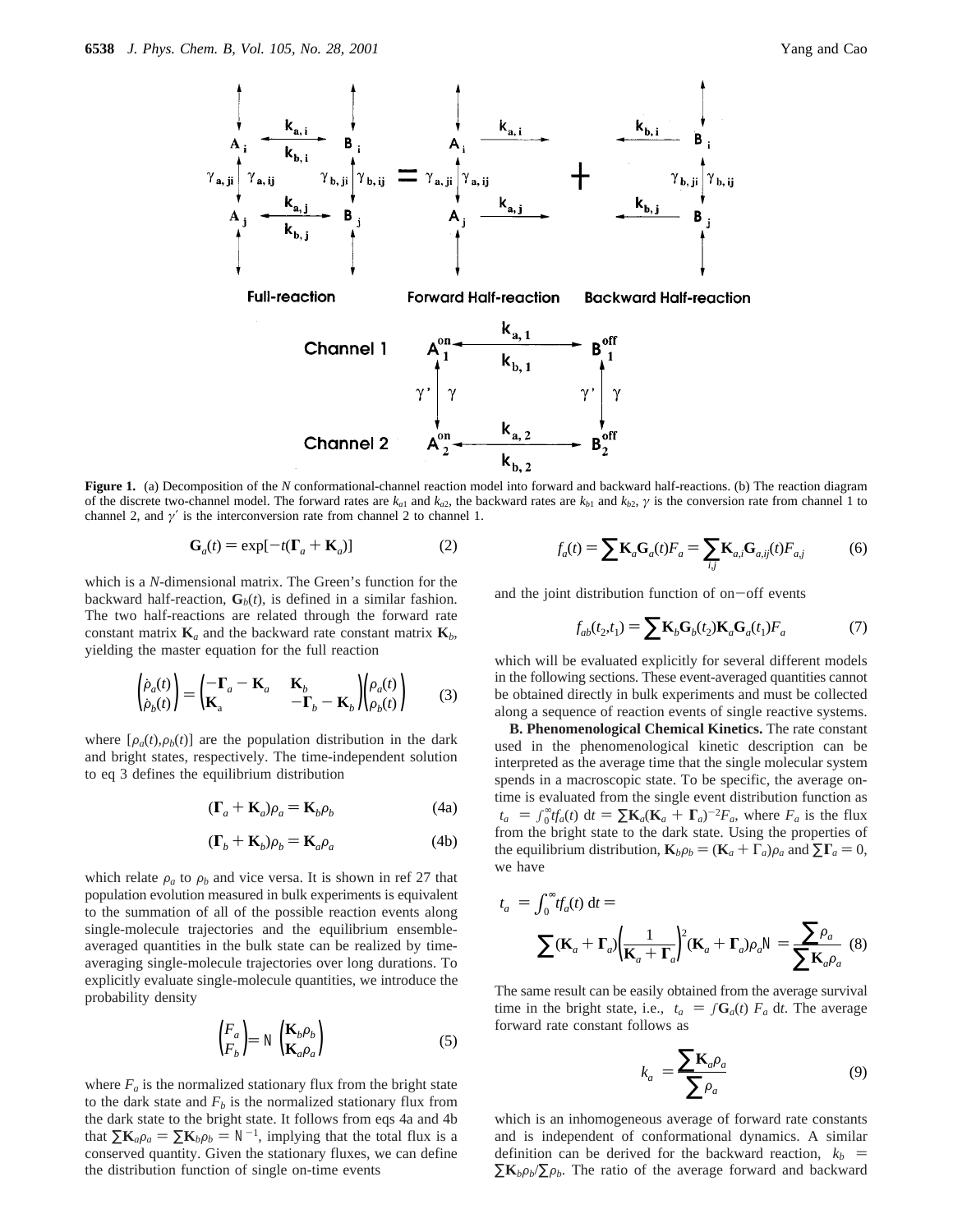$$
\langle k_a \rangle n_a = \langle k_b \rangle n_b \tag{10}
$$

where  $n_a = \sum \rho_a$  and  $n_b = \sum \rho_b$  are respectively the equilibrium populations of the bright state and of the dark state. Consequently, phenomenological chemical kinetics is simply an inhomogeneous average of the microscopic reaction rate constants and therefore does not contain any information about dynamic disorder.

It should be pointed out that relaxation experiments in the bulk state measure the total rate constant  $\langle k \rangle = \langle k_a \rangle + \langle k_b \rangle$ , and the forward and backward rate constants are obtained through the detailed balance condition in eq 10. In contrast, singlemolecule experiments separate the forward and backward halfreactions and uniquely determine the two rate constants. Furthermore, in the context of single molecules, the detailed balance relation in eq 10 is self-evident as long-time averaging along single-molecule trajectories leads to the equilibrium population, which according to eq 8 defines the average rate constant.

High order moments of the on-time distribution function can also be calculated from  $\langle t^n \rangle = \int_{0}^{\infty} f(t) t^n dt$ . Generally, higher order moments do not satisfy  $\langle t^n \rangle \neq \langle t \rangle^n$  and the decay process order moments do not satisfy  $\langle t^n \rangle \neq \langle t^n \rangle^n$ , and the decay process is not a Poisson process. Though ensemble-averaged experiis not a Poisson process. Though ensemble-averaged experiments can also measure the waiting-time distribution and highorder moments, such measurements may suffer from spatial disorder and require special initial preparation in order to apply the fluctuation-dissipation theorem (see the next subsection). Even if the waiting-time distribution can be obtained, interpreting memory effects and extracting the modulation rate constant can be difficult. Therefore, single-molecule measurements are more reliable and robust, and the information about dynamic disorder can be inferred from the statistics and correlation of half-reaction events.

**C. Fluctuation**-**Dissipation Relation.** A central result of the fluctuation-dissipation theorem is Onsager's regression hypothesis, which relates the relaxation of macroscopic nonequilibrium disturbances to the correlation of spontaneous microscopic fluctuations in an equilibrium system.39 Application of this theorem to chemical kinetics leads to

$$
\frac{\Delta c_a(t)}{\Delta c_a(0)} = \frac{C(t)}{C(0)} = \frac{G_{aa}(t) - n_a}{1 - n_a}
$$
(11)

where  $\Delta c_a(t) = c_a(t) - c_a(\infty)$  describes the concentration relaxation after a disturbance, measured in ensemble-averaged experiments, and  $C(t) = \langle n_a(t)n_a(0) \rangle - n_a^2$  describes the occupation correlation function of the equilibrated reaction occupation correlation function of the equilibrated reaction system, measured in single-molecule experiments.

We now generalize eq 11 to multichannel reactions. Consider the fluorescent correlation function measured along a singlemolecule trajectory, starting from an arbitrary initial time on the trajectory. The probability of starting from a bright state is *na*, and the initial on-time is then averaged over the on-time distribution function, giving

$$
\langle n_a(t)n_a(0)\rangle = \frac{\int_0^\infty \mathbf{G}_{aa}(t)\mathbf{G}(t_0)F_a \, \mathrm{d}t_0}{\int_0^\infty \mathbf{G}(t_0)F_a \, \mathrm{d}t_0} n_a = \sum \mathbf{G}_{aa}(t)\rho_a \tag{12}
$$

where the propagation matrix  $\mathbf{G}_{aa}(t)$  is the diagonal component of the Green's function solution for the master equation in eq

3. It is shown in ref 27 that  $\mathbf{G}_{aa}(t)$  can be expanded in an infinite series of terms in the sequence of single-molecule events

$$
\mathbf{G}_{aa}(t) = \mathbf{G}_a(t) + \int_0^t \int_0^{t_1} \mathbf{G}_a(t - t_1) \mathbf{K}_b \mathbf{G}_b(t_1 - t_2) \mathbf{K}_b \mathbf{G}_a(t_2) dt_1 dt_2 + \dots (13)
$$

where the first term represents staying in the bright state without reaction, the second term represents one sojourn to the dark state, and so on. To measure the macroscopic relaxation, the concentration disturbance  $c_a(0)$  in the bright state is introduced according to the equilibrium conformational distribution, i.e.

$$
\rho_{a,i}(0) = \frac{\rho_{a,i}}{\sum \rho_{a,i}} c_a(0) \tag{14}
$$

Then, the concentration relaxation follows

$$
\Delta c_a(t) = \frac{\sum \mathbf{G}_{aa}(t)\rho_{a,t}}{n_a} c_a(0) - n_a c_a(0) \tag{15}
$$

where  $c_a(\infty) = n_a c(0)$  is the equilibrium concentration of the bright state. Comparing eq 12 and eq 15, we have

$$
\frac{\Delta c_a(t)}{\Delta c_a(0)} = \frac{C(t)}{C(0)} = \frac{\sum \mathbf{G}_{aa}(t)\rho_a - n_a^2}{n_a - n_a^2}
$$
(16)

which is the multichannel version of eq 11. Therefore, the fluctuation-dissipation relation is obeyed under the condition that the initial population disturbance is distributed according to the equilibrium ratio of conformational channels. However, in the relevant scenario discussed in section I, the conformational modulation rate is slower than or comparable to the reaction rate. Then, the initially prepared disturbance will not have enough time to relax in the conformational substates before the concentration starts to decay, thus, violating the initial condition in eq 14 necessary for the fluctuation-dissipation relation in eq 16. Consequently, the initial preparation of relaxation experiments in the bulk state must be taken into consideration in interpreting conformational distribution and dynamics.

Finally, we simplify eq 16 by noting that the asymptotic limit of  $\mathbf{G}_{aa}(t)$  is the equilibrium distribution  $\rho_a$ . Thus, the propogator  $\mathbf{G}_{aa}(t)$  can be decomposed as  $\mathbf{G}_{aa}(t) = \rho_a + \mathbf{G}'_{aa}(t)$ , which allows us to rewrite the fluorescence correlation function as

$$
\frac{C(t)}{C(0)} = \frac{\sum \mathbf{G'}_{aa}(t)\rho_a}{n_a n_b} \tag{17}
$$

where **G**′*aa* is the time-dependent part of the Green's function.

**D. Detailed Balance Conditions.** The conservation of the population flux requires an overall balance relation between the bright state and the dark state, as explicitly given in eq 10. Although this condition conserves the total flux, it does not exclude the possibility of a net current between different conformational channels. To exclude this possibility, the forward flux and backward flux must be equal

$$
\mathbf{K}_a \rho_a = \mathbf{K}_b \rho_b \tag{18}
$$

which is a more stringent balance relation than eq 10. It follows from eqs 4a and 4b that

$$
\Gamma_a \rho_a = \Gamma_b \rho_b = 0 \tag{19}
$$

which are the detailed balance conditions for the equilibrium conformational distributions in the dark state and the bright state,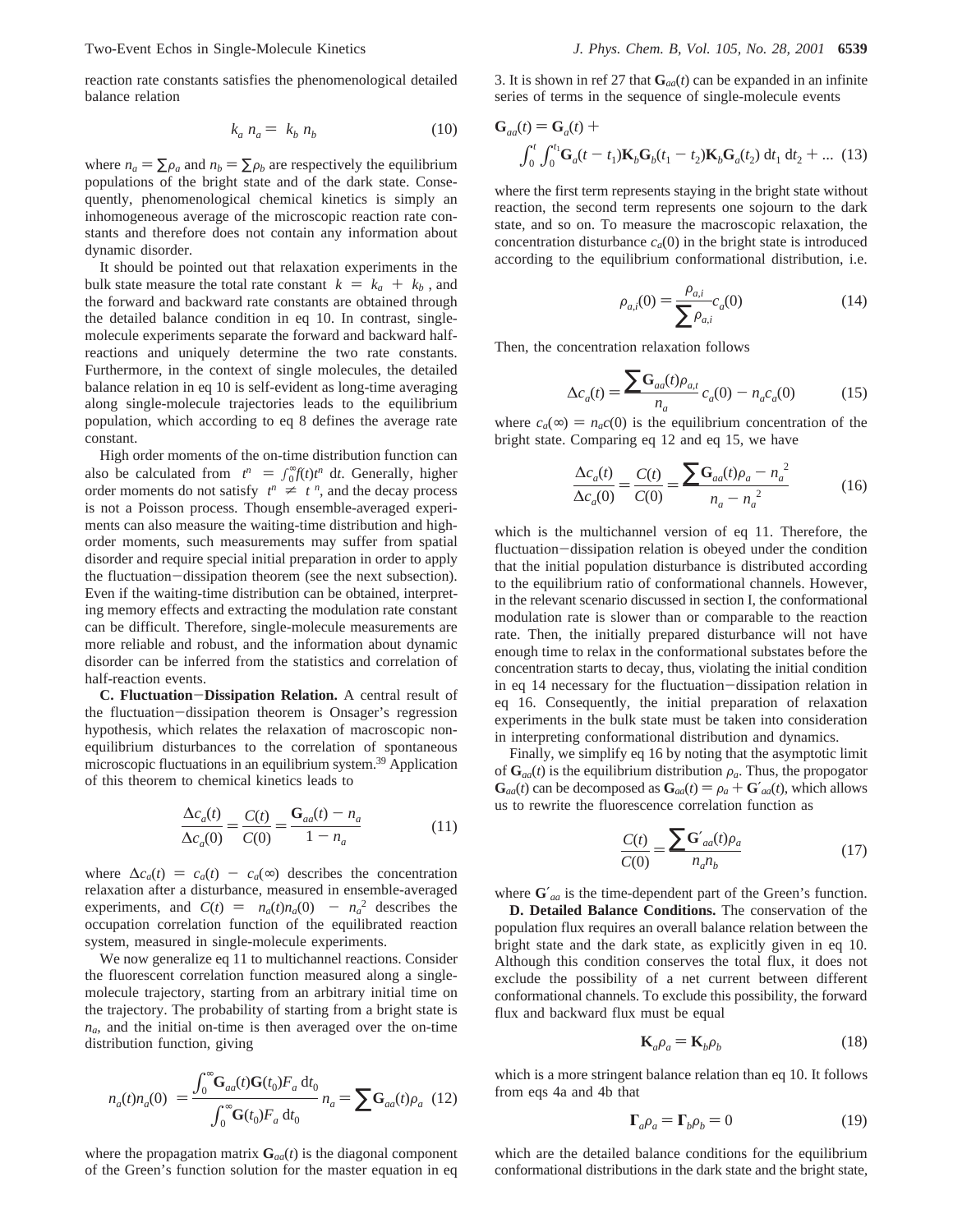respectively. Furthermore, it is reasonable to assume that the conformational dynamics are the same for the bright state and for the dark state, i.e.,  $\Gamma_a = \Gamma_b$ . Then, we have  $\rho_a \propto \rho_b$  and

$$
\mathbf{K}_b \sim \mathbf{K}_a \tag{20}
$$

which means that the ratio between the forward reaction rate constant and backward rate constant is the same for all of the conformational channels. Without loss of generality, this paper analyzes on-off events based on symmetric reactions with  $\mathbf{K}_a$  $\mathbf{K}_b$ . As is shown in Figure 3 of ref 27, the nature of the twoevent distribution function does not change with the backward reaction; therefore, the echo from the on-off correlation for symmetric reactions is similar to the echo from the on-on correlation for asymmetric reactions.

#### **III. Two-Channel Model**

The two-channel model, the simplest scheme of multichannel reactions, has been used to analyze event-averaged quantities and to show that the two-event echo has a strong dependence on the conformational distribution and dynamics.27 The following derivation generalizes the results in Sec. 3 of ref 27 in that the downward rate  $\gamma$  and the upward rate  $\gamma'$  are different. The master equation for the forward half-reaction is given in eq 1 with  $P_a$ ,  $K_a$ , and  $\Gamma$  defined as

$$
\mathbf{P}_a(t) = \begin{pmatrix} P_{a1}(t) \\ P_{a2}(t) \end{pmatrix}, \quad \mathbf{K}_a = \begin{pmatrix} k_{a1} & 0 \\ 0 & k_{a2} \end{pmatrix},
$$
\n
$$
\mathbf{\Gamma} = \mathbf{\Gamma}_a = \mathbf{\Gamma}_b = \begin{pmatrix} \gamma & -\gamma' \\ -\gamma & \gamma' \end{pmatrix} \tag{21}
$$

The Green's function is given by

$$
\mathbf{G}_a(t) = e^{-(\mathbf{K}_a + \mathbf{\Gamma})t} =
$$
\n
$$
\frac{1}{\Delta_a} \begin{pmatrix} \Delta_a F_a(t) + (k_{ad} + \gamma_d) E_a(t) & \gamma' E_a(t) \\ \gamma E_a(t) & \Delta_a F_a(t) - (k_{ad} + \gamma_d) E_a(t) \end{pmatrix}
$$
\n(22)

where  $\Delta_a = \sqrt{\gamma_s^2 + k_{ad}^2 + 2k_{ad}\gamma_d}$ ,  $k_{ad} = (k_{a2} - k_{a1})/2$ ,  $k_{as} = (k_{a2} + k_{a1})/2$ ,  $\gamma_d = (\gamma + \gamma_c)/2$ ,  $\gamma_d = (\gamma' - \gamma_c)/2$ ,  $\gamma_d = k_{a1} + \gamma_c + \gamma_c$  $+k_{a1}$ )2,  $\gamma_s = (\gamma + \gamma')/2$ ,  $\gamma_d = (\gamma' - \gamma)/2$ ,  $z_{a\pm} = k_{as} + \gamma_s \pm \Delta_a$ ,<br> $F_+(t) = (e^{-z_{a-}t} + e^{-z_{a+}t})/2$  and  $F_+(t) = (e^{-z_{a-}t} - e^{-z_{a+}t})/2$  These  $F_a(t) = (e^{-z_a-t} + e^{-z_a+t})/2$ , and  $E_a(t) = (e^{-z_a-t} - e^{-z_a+t})/2$ . These<br>expressions reduce to eq. 14 in ref. 27 when  $y = y'$ . The expressions reduce to eq 14 in ref 27 when  $\gamma = \gamma'$ . The backward Green's function can be obtained in the same fashion. The master equation of the full reaction, given in eq 3, has a stationary solution

$$
\begin{pmatrix}\n\rho_{a1} \\
\rho_{a2} \\
\rho_{b1} \\
\rho_{b2}\n\end{pmatrix} = C \begin{pmatrix}\n\gamma' [\gamma k_{b2} + \gamma' k_{b1} + k_{b1} (k_{a2} + k_{b2})] \\
\gamma [\gamma k_{b2} + \gamma' k_{b1} + k_{b2} (k_{a1} + k_{b1})] \\
\gamma' [\gamma k_{a2} + \gamma' k_{a1} + k_{a1} (k_{a2} + k_{b2})] \\
\gamma [\gamma k_{a2} + \gamma' k_{a1} + k_{a2} (k_{a1} + k_{b1})]\n\end{pmatrix}
$$
\n(23)

where  $C^{-1} = (\gamma + \gamma')[\gamma(k_{a2} + k_{b2}) + \gamma'(k_{a1} + k_{b1}) + (k_{a1} + k_{a2})]$  $(k_{b1})(k_{a2} + k_{b2})$ . The equilibrium flux from the bright state to the dark state is  $F_b = \Delta K_a \rho_a$ , and that from the dark state to the bright state is  $F_a = \Delta K_b \rho_b$ . The normalization factor is  $\mathcal{N}^{-1}$  $= \sum \mathbf{K}_b \rho_b = \sum \mathbf{K}_a \rho_a = \gamma^2 k_{a2} k_{b2} + \gamma'^2 k_{a1} k_{b1} + \gamma \gamma' (k_{a2} k_{b1} + k_{a1} k_{b2})$ <br>+  $\gamma (k_{a} + k_{b1}) k_{a} k_{b2} + \gamma' (k_{a} + k_{b2}) k_{a} k_{b1}$ . Thus the distribution  $+ \gamma(k_{a1} + k_{b1})k_{a2}k_{b2} + \gamma'(k_{a2} + k_{b2})k_{a1}k_{b1}$ . Thus, the distribution function of on-time events is

$$
f_a(t) = \sum \mathbf{K}_a \mathbf{G}_a(t) F_a = \frac{\langle \mathbf{K}_a e^{-(\mathbf{K}_a + \mathbf{\Gamma})t} \mathbf{K}_b \rangle}{\langle \mathbf{K}_b \rangle}
$$
(24)

where  $\langle \cdots \rangle$  denotes an average over the equilibrium population

distribution in the dark state. The distribution function of offtime events is defined in the same fashion. The joint distribution function of on-off events is defined as

$$
f_{ab}(t_1, t_2) = \sum \mathbf{K}_b \mathbf{G}_b(t_2) \mathbf{K}_a \mathbf{G}_a(t_1) F_a = \frac{\langle \mathbf{K}_b e^{-(\mathbf{K}_b + \mathbf{\Gamma})t_2} \mathbf{K}_a e^{-(\mathbf{K}_a + \mathbf{\Gamma})t_1} \mathbf{K}_b \rangle}{\langle \mathbf{K}_b \rangle}
$$
(25)

which can be used to analyze memory effects. In particular, the difference function  $\delta(t_1,t_2) = f_{ab}(t_1,t_2) - f_a(t_1)f_b(t_2)$  is given explicitly as

$$
\delta(t_1, t_2) =
$$
  
\n
$$
\delta(0) \frac{[\Delta_a F_a(t_1) - (k_{a,s} + \gamma_s)E_a(t_1)][\Delta_b F_b(t_2) - (k_{b,s} + \gamma_s)E_b(t_2)]}{\Delta_a \Delta_b}
$$
\n(26)

where the initial value  $\delta(0)$  is a complicated function of the reaction rate constants and the interconversion rates.

For simplicity, we consider symmetric reactions with  $\mathbf{K}_a =$  $\mathbf{K}_b = \mathbf{K}$ . In this case, the forward and backward propagators become the same

$$
\mathbf{G}(t) =
$$
  
\n
$$
e^{-(\mathbf{K}+\mathbf{\Gamma})t} \frac{1}{\Delta} \left( \frac{\Delta F(t) + (k_d + \gamma_d)E(t)}{\gamma E(t)} - \frac{(k_d + \gamma_d)E(t)}{\gamma E(t)} \right)
$$
\n
$$
(27)
$$

where  $\Delta_a = \Delta_b = \Delta$ ,  $E_a(t) = E_b(t) = E(t)$ , and  $F_a(t) = F_b(t) =$ *F*(*t*). The equilibrium populations are  $\rho_{a1} = \rho_{b1} = \gamma'/(2(\gamma +$ *γ*<sup>'</sup>)] and  $ρ_{a2} = ρ_{b2} = γ/[2(γ + γ')]$ , which depend only on the interconversion rates. The difference function  $\delta(t_1, t_2)$  is simplified to

$$
\delta(t_1, t_2) =\n\delta(0) \frac{[\Delta F(t_1) - (k_s + \gamma_s)E(t_1)][\Delta F(t_2) - (k_s + \gamma_s)E(t_2)]}{\Delta^2} \n(28)
$$

where the initial value is

$$
\delta(0) = \frac{k_d^2 (k_s^2 - k_d^2) (\gamma_s^2 - \gamma_d^2)}{(k_d \gamma_d - k_s \gamma_s)^2}
$$
(29)

with  $k_d = (k_2 - k_1)/2$  and  $k_s = (k_2 + k_1)/2$ . The same-time difference function follows eq 28 as  $\delta(t) = \delta(t,t)$ . From  $d\delta(t)$ /  $dt = 0$ , the focal time of the same-time difference function is found as

$$
t_{\rm f} = \frac{1}{2\Delta} \ln \frac{z_{+}}{z_{-}} = \frac{1}{2\Delta} \ln \frac{k_{s} + \gamma_{s} + \Delta}{k_{s} + \gamma_{s} - \Delta}
$$
(30)

where the difference function is zero,  $\delta(t_f) = 0$ , and the echo time is found to be related to the focal time via

$$
t_{\rm e} = 2t_{\rm f} \tag{31}
$$

where the amplitude of the echo is

$$
\delta(t_e) = \delta(0) \left(\frac{\eta - 1}{\eta + 1}\right)^{2\eta} \tag{32}
$$

with  $\eta = (k_s + \gamma_s)/\Delta$ . From eq 28, we find a minimum along the  $t_1$  axis or the  $t_2$  axis at the echo time, respectively.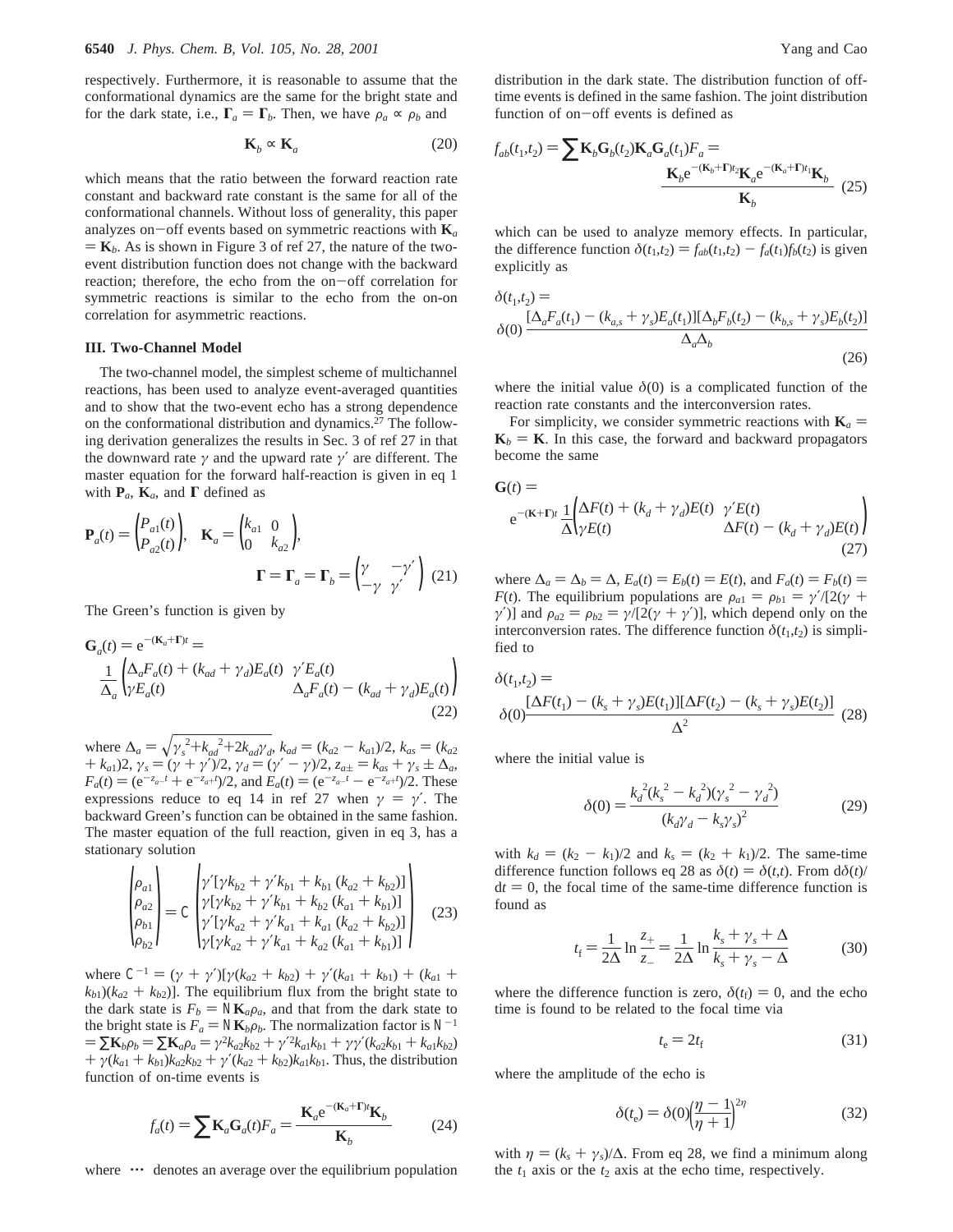

**Figure 2.** Two-dimensional contour plot of the joint distribution function of two events  $f(t_1,t_2) - f(t_1)f(t_2)$  for the two-channel model with  $k_1 = 2$ ,  $k_2 = 4$ , and  $\gamma = \gamma' = 0.5$ . At  $t = t_e$ ,  $\delta(t_1, t_2)$  reaches its maximum along the diagonal and its minimum along each time axis.

**TABLE 1: Echo Time in the Two-Channel Model with**  $k_1 =$ **2.5 and**  $k_2 = 3.5^a$ 

|                   |       | 0.5   | 1.0   | 1.5   | 2.0   | 2.5   |
|-------------------|-------|-------|-------|-------|-------|-------|
| $t_{e, pred}$     | 0.667 | 0.571 | 0.500 | 0.444 | 0.400 | 0.364 |
| $t_{\rm e, meas}$ | 0.645 | 0.555 | 0.485 | 0.440 | 0.390 | 0.375 |
| error             | 3.4%  | 2.9%  | 3.1%  | 0.9%  | 2.6%  | 3.7%  |

*a*  $t_{\text{e,pred}}$  is evaluated from  $t_{\text{e,pred}} = 2/(k + \gamma)$ , and  $t_{\text{e,meas}}$  is obtained from the numerical calculation of  $\delta(t)$ .  $\gamma = \gamma'$  is the interconversion rate. The error is defined as  $|t_{e,\text{pred}} - t_{e,\text{meas}}|/t_{e,\text{meas}} \times 100\%$ .

The same-time difference function  $\delta(t)$  is a complicated function of reaction rate constants and conformational interconversion rates. To facilitate our analysis, we consider several special cases.

1. Figure 2 is a two-dimensional contour plot of the difference distribution function,  $\delta(t_1, t_2)$ , for  $k_1 = 2$ ,  $k_2 = 4$ , and  $\gamma = \gamma' =$ 0.5. As predicted by eq 28, the contour clearly shows a minimum at  $t_f = 0.287$  and a maximum at  $t_e = 0.575$  along the diagonal axis, as well as a minimum at the focal time  $t_e$  along the  $t_1$  and *t*<sup>2</sup> axis.

2. When the reactive time scale is relatively fast, i.e.,  $k_d$ , $\gamma$   $\ll$ *ks*, we have

$$
t_{\rm e} = \frac{1}{\Delta} \ln \left[ \frac{k_s + \gamma_s + \Delta}{k_s + \gamma_s - \Delta} \right] \approx \frac{2}{k_s + \gamma_s} \tag{33}
$$

where the approximate relation directly measures the average modulation rate for a given rate constant. In Table 1, for  $k_s$  = 3.0 and  $k_d = 0.5$ , the echo time predicted from eq 33,  $t_{e, pred}$ , is compared with the echo time measured from the same-time distribution function, *t*e,meas. For a wide range of modulation rates, these two sets of echo times agree within an error less than 10%.

3. Equation 32 gives the amplitude of the echo, which, under the condition of  $k_d \leq \gamma \leq k_s$ , can be shown to be proportional to the variance  $k_d^2$ , i.e.

$$
\delta(t_e) \propto k_d^2 \tag{34}
$$

In Figure 3, the same-time difference distribution function  $\delta(t)$ is plotted for  $k_s = 2.5$  and  $\gamma = \gamma' = 2.0$ . As seen from the plot,



**Figure 3.** Same-time difference function in the two-channel model where  $\gamma = \gamma' = 2.0$  and  $k_s = 2.5$ . The echo time predicted by  $t_e = 2t_f$  $\approx$  2/( $\langle k \rangle + \gamma$ ) is confirmed with small error at large  $k_d$  where  $k_d \ll k_s$ is not strictly followed. The amplitude of the echo is approximately proportional to the variance in the rate constant.



**Figure 4.** Same-time difference function in the two-channel model when  $\gamma = \gamma'$ ,  $k_1 = 1$ , and  $k_2 = 4$ . The maximal echo is reached when  $\gamma = k_d^2/k_s$ . As predicted by  $t_e = 2t_f \approx 2/(\langle k \rangle) + \gamma$ , the echo time decreases as the modulation rate  $\gamma$  increases decreases as the modulation rate *γ* increases.

the echo amplitude increases proportionally with  $k_d^2$ , even for relatively large  $k_d^2$ . The plot also confirms that the focal time is half the echo time and that both times are invariant to  $k_d^2$ .

4. In the case of equal interconversion rates,  $\gamma' = \gamma$ , eq 32 still applies with  $\delta(0) = k_d^2(k_s^2 - k_d^2)/k_s^2$  and  $\eta = (k_s + \gamma)$  $\sqrt{k_d^2 + \gamma^2}$ . It can be shown that the amplitude of the echo  $\delta(t_e)$  reaches its maximum at  $\eta_{\text{max}} = \sqrt{k_s^2 + k_d^2/k_d}$  when

$$
\gamma = \frac{k_d^2}{k_s} = \frac{\langle (\delta k)^2 \rangle}{\langle k \rangle} \tag{35}
$$

which is the critical conformational interconversion rate for the maximal echo. Figure 4 is a plot of the same-time difference distribution function for  $k_1 = 1$ ,  $k_2 = 4$ , and several values of *γ*. The maximal echo occurs at  $\gamma = 0.9$ , which follows the critical condition in eq 35. It can also be noticed in Figure 4 that the focal time and the echo time decrease as  $\gamma$  increases, as predicted by eq 33.

5. In the slow modulation limit,  $\gamma, \gamma' \ll k_{1,2}$ , which is a possible scenario for sluggish environments, eq 28 is simplified to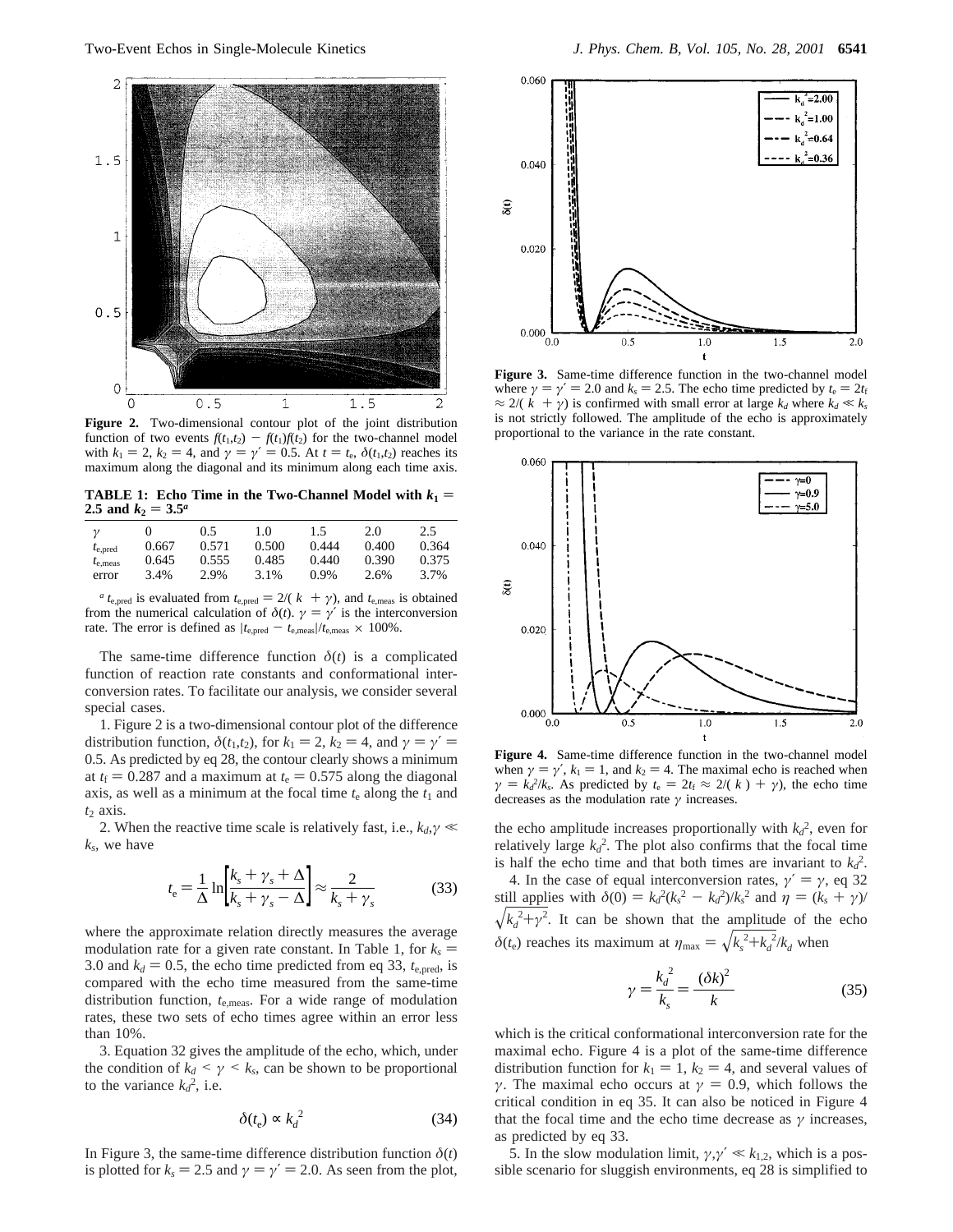**6542** *J. Phys. Chem. B, Vol. 105, No. 28, 2001* Yang and Cao

$$
\delta(t_e) = \frac{(k_2 - k_1)^2}{4} \frac{R_k R_\gamma}{(R_k + R_\gamma)^2} \left(\frac{R_k - 1}{R_k + 1}\right)^{2R_k} \tag{36}
$$

where  $R_k = k_2/k_1$  and  $R_\gamma = \gamma'/\gamma$ . With  $k_1$  and  $k_2$  fixed, the maximal echo occurs at

$$
R_{\gamma} = R_k
$$
 or  $\frac{k_2}{k_1} = \frac{\gamma'}{\gamma} = \frac{\rho_1}{\rho_2}$  (37)

which implies a detailed balance relationship between the two channels,  $k_1\rho_1 = k_2\rho_2$ . As shown in Figure 5, in the slow modulation limit,  $t_f$  and  $t_e$  are fixed at  $\ln[k_2/k_1]/(k_2 - k_1)$  and 2  $\ln[k_2/k_1]/(k_2 - k_1)$ , respectively. The maximal echo is achieved when the ratio in eq 37 is satisfied at  $R<sub>\gamma</sub> = 4$ . It can be argued from this example that memory effects of conformational modulation can be measured by the variation of the reaction rate constants  $\langle (\delta k)^2 \rangle$  and the variance of the flux  $\langle (\delta k \rho)^2 \rangle$ . To have the maximal echo,  $\langle (\delta k)^2 \rangle$  should be maximized, whereas  $\langle (\delta k\rho)^2 \rangle$  should be minimized.

## **IV. Three-Channel Model**

To explore the generality of the recurrent behavior of the two-event distribution function, we study a cyclic three-channel model with

$$
\mathbf{\Gamma} = \begin{pmatrix} 2\gamma & -\gamma & -\gamma \\ -\gamma & 2\gamma & \gamma \\ -\gamma & -\gamma & 2\gamma \end{pmatrix}; \quad \mathbf{K}_a = \mathbf{K}_b = \begin{pmatrix} k_1 & 0 & 0 \\ 0 & k_2 & 0 \\ 0 & 0 & k_3 \end{pmatrix} \quad (38)
$$

Numerical calculations clearly demonstrate the basic features consistent with our observations in the two-channel model:

1. Figure 6 is a contour of the difference function  $\delta(t_1,t_2)$ calculated for the three-channel model with the modulation rate *γ* = 0.5 and the three reaction rates  $k_1$  = 2.5,  $k_2$  = 3.0, and  $k_3$  $=$  3.5, respectively. As seen from the two-dimensional contour, the diagonal distribution has a minimum at the focal time  $t_f$ and a maximum at the echo time  $t_e = 2t_f$ , whereas both  $\delta(t,0)$ and  $\delta(0,t)$  have a minimum at the echo time  $t_e$ .

2. In Table 2,  $t_{\text{e,pred}}$  calculated from  $t_{\text{e}} \approx 2/(k + \gamma)$  agrees well with *t*e,meas measured by numerical calculations, for the three-channel model with  $k_1 = 2.5$ ,  $k_2 = 3.0$ , and  $k_3 = 3.5$ . The error is within 10% over a range of *γ*.

3. Figure 7 shows the linear dependence of the amplitude of the two-event echo on  $\langle (\delta k)^2 \rangle$  for the three-channel model described earlier. Again, the echo time and the focal time are invariant to  $\langle (\delta k)^2 \rangle$  and follow the estimation  $t_e = 2/\langle \langle k \rangle + \gamma$ ).

4. Figure 8 shows the same-time difference function for several values of *γ*. As predicted, the maximal echo occurs at  $\gamma \approx k_d^2/\langle k \rangle$  and the focal time is half the echo time and decreases as *γ* increases.

We also calculated other three-channel and four-channel models with various parameters and geometries and found essentially the same behavior. Thus, we believe that these features are universal for discretized multiple-channel models. In the next section, we will investigate the diffusion reaction model.

## **V. Diffusion Model**

The diffusion-modulated reaction was first introduced by Agmon and Hopfield to describe the ligand binding in myoglobin, and was analyzed by Zwanzig and elaborated by Wang and Wolynes3,29,31,40 Similar models have been applied for studying solvent-controlled electron transfer. $41-45$  The diffusion reaction model describes a reactive system modulated by a



**Figure 5.** Conformational conversion rate dependence of the twoevent echo in the two-channel model with  $k_1 = 1$  and  $k_2 = 4$ . In this slow modulation limit, *γ* and *γ*′ are the downward and upward interconversion rates, respectively, and  $\gamma$ , $\gamma' \ll k_{1,2}$ .  $R_{\gamma}$  is the ratio of the two interconversion rates,  $R_\gamma = \gamma'/\gamma$ .



**Figure 6.** Two-dimensional contour plot of  $\delta(t_1, t_2)$  for the three-channel model with  $k_1 = 2.5$ ,  $k_2 = 3$ ,  $k_3 = 3.5$ , and  $\gamma = \gamma' = 0.5$ . It is clearly shown that  $t_e = 2t_f \approx 2/(\langle k \rangle + \gamma)$  and that both  $\delta(0,t)$  and  $\delta(t,0)$  reach their minima at  $t = t_e$ .

**TABLE 2: Echo Time in the Three-Channel Model with** *k***1,**  $k_2$ , and  $k_3$  as 2.5, 3.0, and 3.5, Respectively<sup>*a*</sup>

| $\gamma$          |       | 0.5   | 1.0   | 1.5   | 2.0   | 2.5   |
|-------------------|-------|-------|-------|-------|-------|-------|
| $t_{e, pred}$     | 0.667 | 0.571 | 0.500 | 0.444 | 0.400 | 0.364 |
| $t_{\rm e, meas}$ | 0.665 | 0.550 | 0.465 | 0.410 | 0.370 | 0.335 |
| error             | 0.3%  | 3.8%  | 7.5%  | 8.3%  | 8.1%  | 8.7%  |

*a*  $t_{\text{e,pred}}$  is evaluated from  $t_{\text{e,pred}} = 2/(k + \gamma)$ , and  $t_{\text{e,meas}}$  is obtained from the numerical calculation of  $\delta(t)$ . The error is defined as  $|t_{e,pred} - t|$  $t_{\rm e,meas}|/t_{\rm e,meas} \times 100\%$ .

diffusive coordinate, which represents collective environmental motions. The diffusion coordinate is described by the Smoluchowski operator

$$
\hat{L}_{\rm D} = \lambda \theta \, \frac{\partial}{\partial x} \left( \frac{\partial}{\partial x} + \frac{x}{\theta} \right) \tag{39}
$$

where *λ* characterizes the relaxation time scale of the diffusive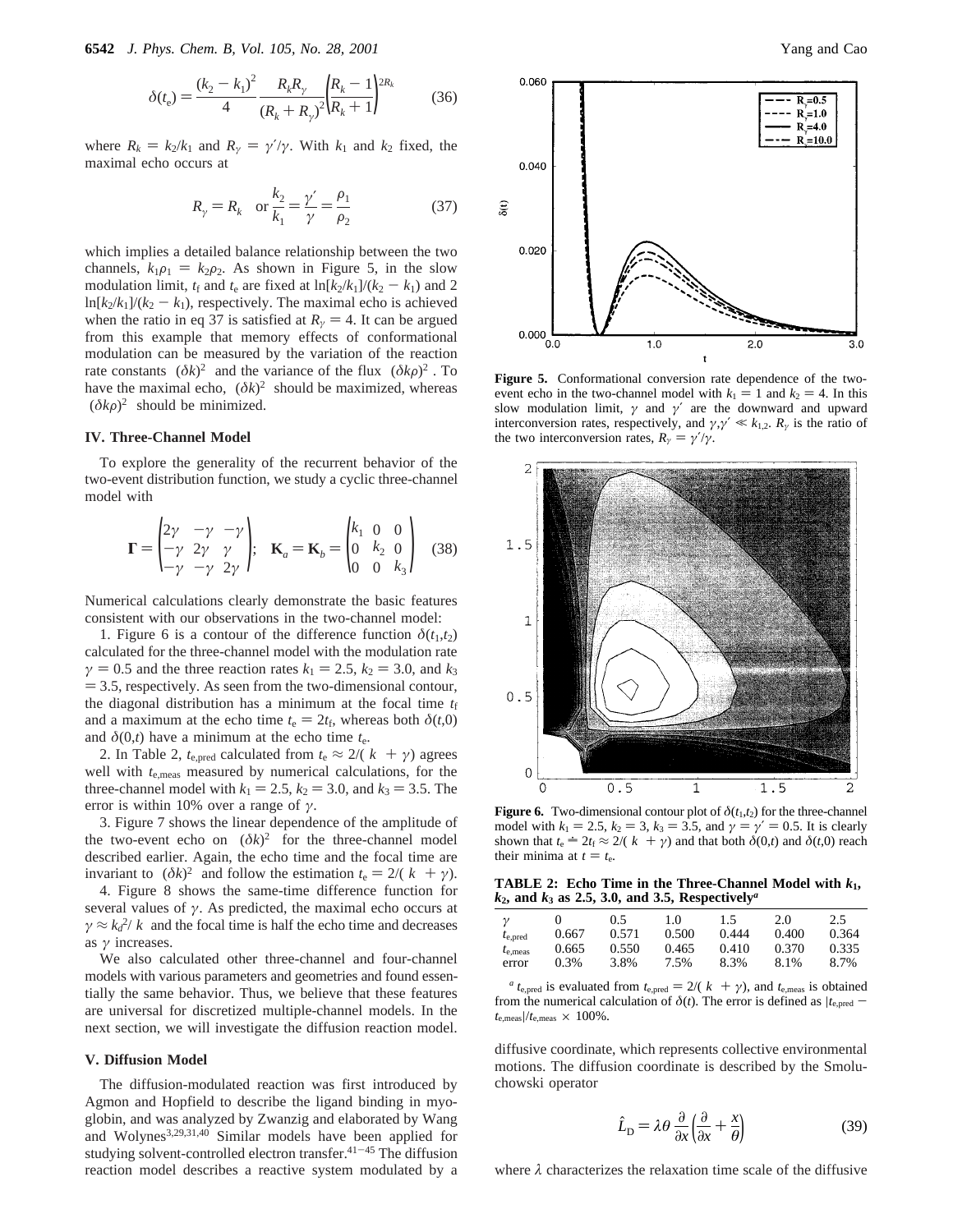

**Figure 7.** Same-time difference function  $\delta(t)$  in the three-channel model with  $\langle k \rangle = 3.0$  and  $\gamma = 0.5$ . It is clearly shown that the twoevent echo increases as  $k_d^2$  increases.



**Figure 8.** Same-time difference function  $\delta(t)$  in the three-channel model with  $\langle k \rangle = 3.0$  and  $k_d^2 = 1.0$ . It is clearly shown that the echo<br>time decreases as  $\gamma$  increases. The maximum echo occurs at  $\gamma \approx$ time decreases as *γ* increases. The maximum echo occurs at  $\gamma \approx$  $k_d^2/\langle k \rangle \approx 0.3$ , as predicted in eq 35.

solvent,  $\theta$  is the variance of the equilibrium distribution of the diffusion coordinate, and  $\lambda \theta = D$  is the diffusion constant. The relaxation rate  $\lambda$  in the diffusion model is equivalent to the interconversion rate  $\gamma$  in the two-channel model. The reaction rate  $k(x)$  is related to the diffusion coordinate *x* by  $k(x) = kx^2$ , with *κ* the proportionality coefficient, so that the survival probability satisfies

$$
\frac{\partial}{\partial t}P(x,t) = -k(x) P(x,t) + \hat{L}_{D}P(x,t)
$$
(40)

The corresponding Green's function is derived in Appendix A, giving

$$
G(x, y, t) = e^{-\lambda (s-1)t/2} \left[ \frac{s}{2\pi \theta (1 - e^{-2\lambda s t})} \right]^{1/2}
$$

$$
= \exp \left[ -\frac{s(x - y e^{-\lambda s t})^2}{2\theta (1 - e^{-2\lambda s t})} + \frac{(s - 1)(x^2 - y^2)}{4\theta} \right] (41)
$$

where  $s = \sqrt{1+4\kappa\theta/\lambda}$  represents the coupling of the two time scales associated with diffusion and rate processes. The equilibrium population obtained from  $\hat{L}_D \rho_{eq}(x) = 0$  is a Gaussian

function,  $\rho_{eq}(x) = e^{-x^2/(2\theta)} / \sqrt{2\pi\theta}$ ; hence, we have  $\langle k \rangle = \kappa\theta$  and  $\langle \langle \delta k \rangle^2 \rangle = 2\kappa^2\theta^2$  $\langle (\delta k)^2 \rangle = 2\kappa^2 \theta^2$ .

To study the master equation for the full rection, we consider the symmetric case, where the bright and dark states, labeled as *a* and *b*, respectively, have the same relative rate:

$$
\begin{pmatrix}\n\dot{\rho}_a(x,t) \\
\dot{\rho}_b(x,t)\n\end{pmatrix} = \begin{pmatrix}\n-k(x) - \hat{L}_{\text{D}} & k(x) \\
k(x) & -k(x) - \hat{L}_{\text{D}}\n\end{pmatrix} \begin{pmatrix}\n\rho_a(x,t) \\
\rho_b(x,t)\n\end{pmatrix}
$$
(42)

With the Green's function in eq 41, we obtain the distribution function of on-time events

$$
f(t) = \frac{\left\langle \int_{-\infty}^{\infty} \int_{-\infty}^{\infty} dx \, dy \, k(x) G(x, y, t) k(y) \right\rangle}{\left\langle k(y) \right\rangle} = \frac{\sqrt{s \kappa \theta [2s^2 + \varphi(t)^2]}}{\left[ \varphi(t/2) \psi(t/2) \right]^{5/2}} \exp\left[\frac{\lambda t}{2}\right] (43)
$$

and the joint distribution function of on-off events

$$
f(t,t) = \frac{\langle \int_{-\infty}^{\infty} \int_{-\infty}^{\infty} dx \, dy \, dz \, k(x) G(x,y,t) k(y) G(y,z,t) k(z) \rangle}{\langle k(z) \rangle} = \frac{\langle k^2 \theta^2 [(\varphi(2t) + 2s)^2 + 6s^2]}{\sqrt{s} \varphi(t)^{3/2} \psi(t)^{7/2}} \exp[\lambda t] \tag{44}
$$

where  $\varphi(t) = [(s + 1)e^{\lambda s t} + (s - 1)e^{-\lambda s t}]/2$  and  $\psi(t) = [(s + 1)e^{\lambda s t}]$ 1) $e^{\lambda s t} - (s - 1)e^{-\lambda s t}$ ]/2. The same-time difference function  $\delta(t)$  $= f(t,t) - f(t)^2$  is given by

$$
\delta(t) = \kappa^2 \theta^2 \left[ \frac{(\varphi(2t) + 2s)^2 + 6s^2}{\sqrt{s\varphi(t)^{3/2}\psi(t)^{7/2}}} - \frac{s(\varphi(t)^2 + 2s^2)^2}{\varphi(t/2)^5 \psi(t/2)^5} \right] \exp[\lambda t] \tag{45}
$$

with the initial value  $\delta(0) = 6\kappa^2\theta^2$ .

These single-molecule quantities are complicated functions of *κθ*/*λ*. We examine their behavior in several limiting cases. 1. In the fast modulation limit,  $\lambda \rightarrow \infty$ , the distribution functions become

$$
f(t) \to \kappa \theta \exp[-\kappa \theta t] \tag{46a}
$$

$$
f(t,t) \to \kappa^2 \theta^2 \exp[-2\kappa \theta t] \tag{46b}
$$

$$
\delta(t) \approx 0 \tag{46c}
$$

thus resulting in single-exponential kinetics with an effective rate constant  $k_{\text{eff}} = \kappa \theta$ .

2. In the slow modulation limit,  $\lambda \rightarrow 0$ , the Green's function simplifies to

$$
G(x, y, t) = \delta(x - y) \exp[-\kappa x^2 t] \tag{47}
$$

Then, the event averaged distribution functions decay by power law

$$
f(t) \rightarrow \frac{3\kappa\theta}{\left(1 + 2\kappa\theta t\right)^{5/2}}\tag{48a}
$$

$$
f(t,t) \rightarrow \frac{15\kappa^2 \theta^2}{(1 + 4\kappa \theta t)^{7/2}}
$$
(48b)

$$
\delta(t) \approx 15\kappa^2\theta^2/(1+4\kappa\theta t)^{7/2} - 9\kappa^2\theta^2/(1+2\kappa\theta t)^5 \qquad (48c)
$$

which are a result of inhomogeneous averaging of the rate distribution. Because the flux  $k(x)\rho_{eq}(x)$  is distributed around *x*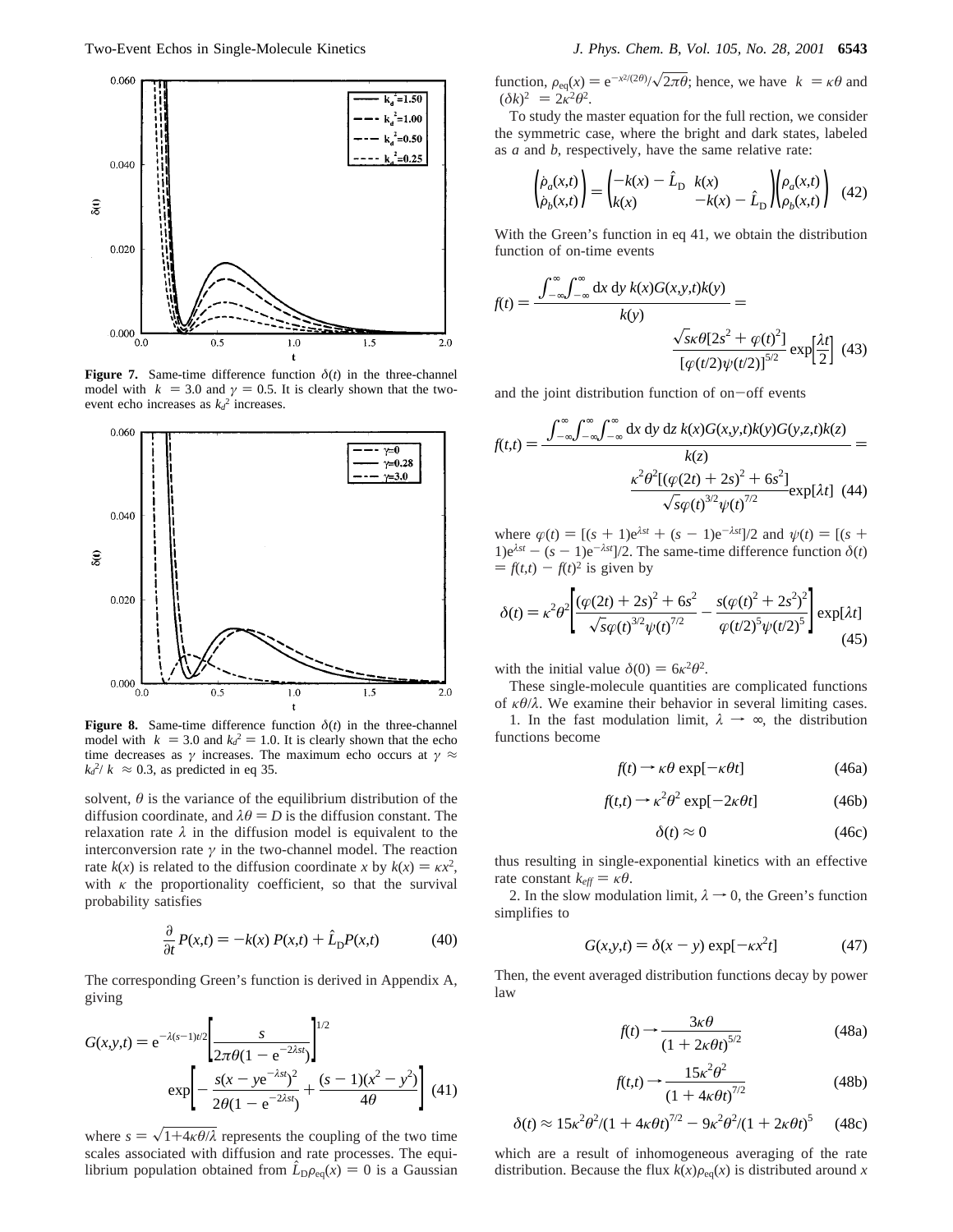$= 0$ , the diffusion model in the slow modulation limit effectively reduces to a single channel, and therefore, no echo is observed in this limit. However, if a sufficiently large bias is introduced into the rate constant,  $k(x) = k(x - x_b)^2$ , the diffusion model maps to a two-channel model and the echo can be observed in the inhomogeneous limit.

3. In the long time regime,  $f(t)$  and  $f(t,t)$ , both decay exponentially as

$$
f(t) \rightarrow \frac{8\sqrt{s}\kappa\theta}{(s+1)^3} \exp\left[-\frac{\lambda}{2}(s-1)t\right]
$$
 (49a)

$$
f(t,t) \to \frac{8\kappa^2 \theta^2}{\sqrt{s(s+1)^3}} \exp[-\lambda(s-1)t] \tag{49b}
$$

$$
\delta(t) \propto \exp[-\lambda(s-1)t] \tag{49c}
$$

with the effective rate constant  $k_{\text{eff}} = \lambda (s - 1)/2$ .

4. In the short time regime, we expand the distribution functions to first order in *t*

$$
f(t) \rightarrow 3\kappa \theta \left(1 - \frac{4}{3}\lambda t - 5\kappa \theta t + O(t^2)\right) \tag{50a}
$$

$$
f(t,t) \rightarrow 15\kappa^2 \theta^2 \left(1 - \frac{16}{5}\lambda t - 14\kappa \theta t + O[t^2]\right) \quad (50b)
$$

$$
\delta(t) \approx 6\kappa^2 \theta^2 \left(1 - \frac{20}{3} \lambda t - 30\kappa \theta t + O[t^2]\right) \tag{50c}
$$

which predict the initial decay because of the reaction and diffusion processes.

To facilitate calculations, we use  $1/\kappa\theta$  as the unit time and normalize function  $\delta(t)$  by  $\delta(0)$ . Thus, the reduced same-time difference function reads

$$
\tilde{\delta}(\tilde{t}) = \frac{\delta(t)}{\delta(0)} = \frac{e^{4\tilde{t}/(s^2-1)}}{6} \left[ \frac{(\tilde{\varphi}(2\tilde{t}) + 2s)^2 + 6s^2}{\sqrt{s}\tilde{\varphi}(\tilde{t})^{3/2}\tilde{\psi}(\tilde{t})^{7/2}} - \frac{s(\tilde{\varphi}(\tilde{t})^2 + 2s^2)^2}{\tilde{\varphi}(\tilde{t}/2)^5\tilde{\psi}(\tilde{t}/2)^5} \right] (51)
$$

where  $\tilde{t} = t\kappa\theta$ ,  $\tilde{\varphi}(\tilde{j}) = [(s + 1)e^{4s\tilde{t}/(s^2-1)} + (s - 1)e^{-4s\tilde{t}/(s^2-1)}]/2$ <br>and  $\tilde{\psi}(\tilde{t}) = [(s + 1)e^{4s\tilde{t}/(s^2-1)} - (s - 1)e^{-4s\tilde{t}/(s^2-1)}]/2$  As shown and  $\tilde{\psi}(\tilde{t}) = [(\tilde{s} + 1)e^{4\tilde{s}t/(\tilde{s}^2 - 1)} - (\tilde{s} - 1)e^{-4\tilde{s}t/(\tilde{s}^2 - 1)}]/2$ . As shown<br>in Figure 9, the same-time distribution function  $\tilde{\delta}(\tilde{t})$  has an echo in Figure 9, the same-time distribution function  $\tilde{\delta}(\tilde{t})$  has an echo in the region  $1 \leq s \leq 2.81$  and reaches its maximum amplitude at  $s = 1.92$ . In the slow modulation limit, where *s* is large,  $\delta(t)$ reduces to power law decay and no recurrence is found. In the fast modulation limit, where *s* approaches 1, reaction kinetic becomes single exponential and  $\tilde{\delta}(\tilde{t})$  vanishes. It can also be observed in Figure 9 that the relation between the focal time and the echo time,  $t_e = 2t_f$ , remains valid and that the maximal echo occurs at  $\lambda \approx \langle (\delta k)^2 \rangle / \langle k \rangle$  as predicted by eq 35. The echo time, listed in Table 3, confirms the prediction of  $t_e = 2/(\langle k \rangle +$ *γ*). The two-dimensional contour  $\delta(t_1, t_2)$  (not included here) shows the same features as for the multiple-channel model. Thus, the conformational fluctuation rate in the diffusion model has a strong influence on the two-event echo signal in the sametime difference function. However, because of its single-channel nature in the inhomogeneous limit, the diffusion model predicts weaker echo signals than the multiple-channel model.

#### **VI. Stochastic Rate Model**

The analysis of on $-$ off sequences is usually based on specific kinetic schemes and assumed functional forms. Different



**Figure 9.** *s* dependence of the same-time difference function  $\delta(t)$  in the continuous diffusion model.  $s = \sqrt{1+4\kappa\theta/\lambda}$ , reflects the competition between the time scales of the diffusion and the rate process.  $\delta(t)$ is normalized by  $\delta(0)$ , and the time variable is scaled by  $1/(\kappa \theta)$ .

|  | <b>TABLE 3:</b> Echo Time in the Diffusion Model with $\kappa_{\theta} = 1.0^a$ |  |
|--|---------------------------------------------------------------------------------|--|
|  |                                                                                 |  |

| $t_{e, pred}$     | 2.5   | 2.5   | 3.0   | 3.5   | 4.0   |
|-------------------|-------|-------|-------|-------|-------|
|                   | 0.667 | 0.571 | 0.500 | 0.444 | 0.400 |
| $t_{\rm e, meas}$ | 0.615 | 0.560 | 0.520 | 0.485 | 0.455 |
| error             | 8.5%  | 2.0%  | 3.8%  | 8.5%  | 12%   |

*a*  $t_{e,pred}$  is calculated by  $t_{e,pred} = 2/(\langle k \rangle + \lambda)$ , and  $t_{e,meas}$  is obtained from the numerical calculation of  $\tilde{\delta}(\tilde{t})$  in eq 51. The error is defined as  $|t_{\rm e, pred}\,-\,t_{\rm e,meas}|/t_{\rm e,meas}\,\times\,100\%$  .

versions of the discretized multiple-channel model include the two-channel two-state scheme, two-channel three-state scheme, and three-channel two-state scheme. In the continuous limit, a diffusion coordinate is introduced to modulate the rate constant: the exponential dependence was used to describe diffusion-controlled ligant binding and more recently enzymatic reactions,28 the localized population sink was used for solventcontrolled electron transfer, and the quadratic dependence was used to describe stochastic gating.<sup>31</sup> To analyze and compare single-molecule quantities predicted by various reaction schemes in a unified framework, we adopt a general approach based on the stochastic rate model and the cumulant expansion.46,47 In this model, environmental fluctuations introduce time-dependence in the rate constant, which is treated as a stochastic variable. Each realization of the time-dependent rate constant defines a rate process, and single molecular measurements can be obtained after taking the stochastic average of rate fluctuations. This approach is inspired by Kubo's stochastic lineshape theory because the rate constant in the rate model and the frequency in the Kubo's model are both treated as stochastic variable.35 In principle, the stochastic properties of the rate are completely described by all of the multiple time cumulants. In practice, we truncate the cumulant expansion to second order in time variables, thus yielding a *Gaussian stochastic rate model*. The analysis of single-molecule quantities in the Gaussian approximation is similar to the study of spectral diffusion at cryogenic temperatures by Silbey and co-workers and Skinner and co-workers.<sup>48,49</sup> Then, various reaction schemes can be mapped to the Gaussian stochastic rate model characterized by average rate constants and rate correlation functions, and all single-molecule quantities can be evaluated accordingly.

**A. Cumulant Expansion of the Stochastic Rate Model.** The rate constant, modulated by slow environmental fluctuations,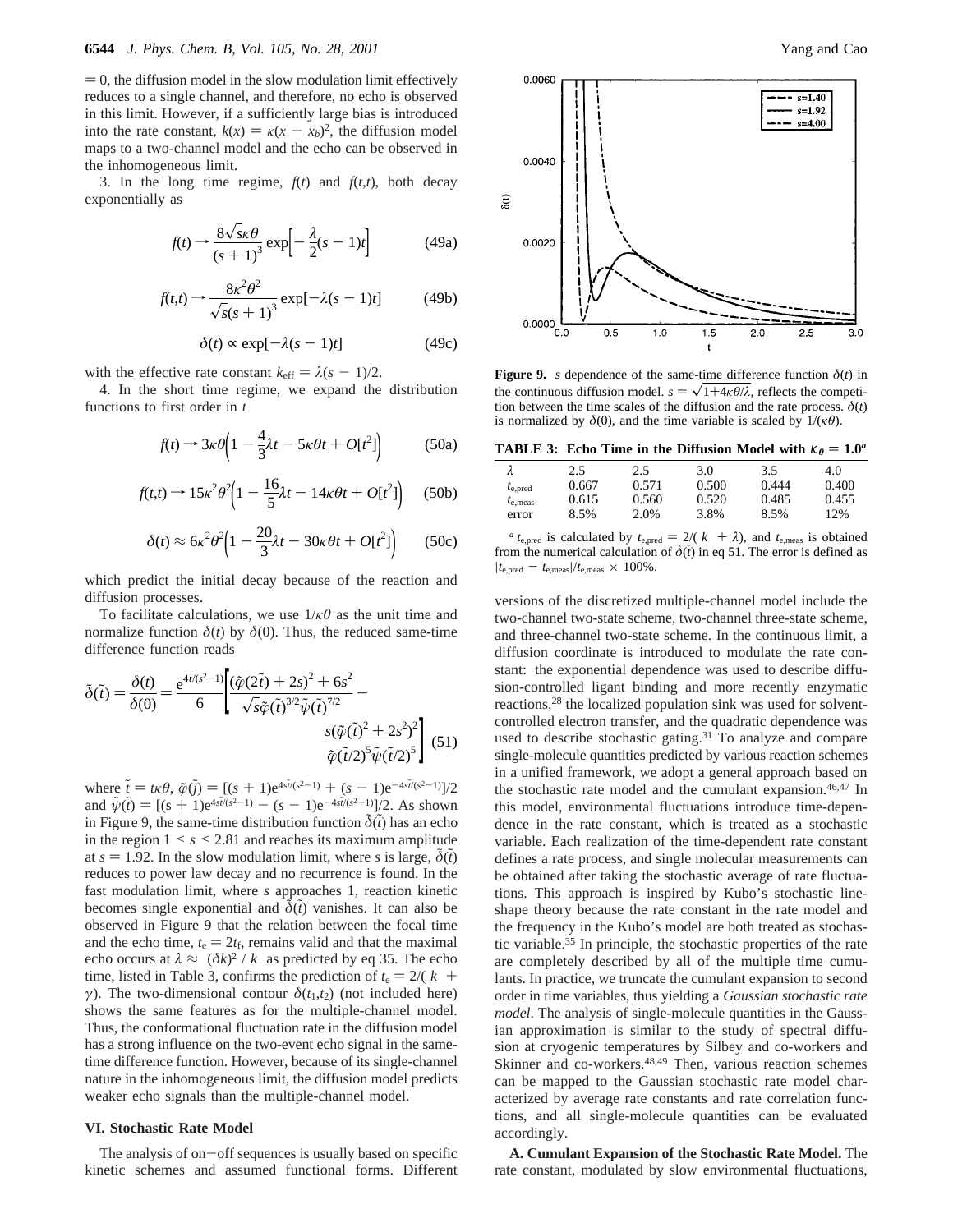can be treated as a stochastic variable. For the forward halfreaction

$$
on \xrightarrow{k(\tau)} off \tag{52}
$$

on  $\xrightarrow{k(\tau)}$  off<br>the survival probability distribution function is given by

$$
P(t) = \langle \exp(-\int_0^t k(\tau) d\tau) \rangle \tag{53}
$$

where  $k(\tau)$  is the stochastic rate variable. Cumulant expansion of eq 53 leads to

$$
P(t) = \exp\left[\sum_{n=1}^{\infty} \frac{(-1)^n}{n!} \int_0^t \mathrm{d}\tau_1 \cdots \int_0^t \mathrm{d}\tau_n \, \chi_n(\tau_1, ..., \tau_n)\right] \tag{54}
$$

where  $\chi_n(\tau_1,...,\tau_n)$  is the *n*th order correlation function defined as

$$
\chi_1(t) = \langle k(t) \rangle
$$
  
\n
$$
\chi_2(t_1, t_2) = \langle k(t_1)k(t_2) \rangle - \langle k(t_1) \rangle \langle k(t_2) \rangle
$$
  
\n
$$
\chi_3(t_1, t_2, t_3) = \langle k(t_1)k(t_2)k(t_3) \rangle - \langle k(t_1) \rangle \langle k(t_2)k(t_3) \rangle - \langle k(t_2) \rangle \langle k(t_1)k(t_2) \rangle + \langle k(t_2) \rangle \langle k(t_1)k(t_3) \rangle - \langle k(t_3) \rangle \langle k(t_1)k(t_2) \rangle \langle k(t_2) \rangle \langle k(t_3) \rangle
$$
  
\n... (55)

These cumulant functions contain all of the information necessary to describe the dynamics of modulated rate processes; thus, all of the single-molecule quantities can be expressed in cumulants with different weights. Some examples are given in Appendices B and C.

For a stationary Gaussian process,  $\chi_k(t_1,...,t_k) = 0$  (for  $k > 2$ ) and  $\chi_2(t_1,t_2) = \chi(t_1 - t_2)$ , the survival probability is simplified to

$$
P(t) = \exp[-\langle k \rangle t + M(t)] \tag{56}
$$

where  $M(t) = \int_0^t (t - \tau) \chi(\tau) d\tau$  is the second-order cumulant.<br>The distribution function of single on-time events is related to The distribution function of single on-time events is related to the survival probability by

$$
\mathcal{A}(t) = -\frac{\mathrm{d}P(t)}{\mathrm{d}t} \tag{57}
$$

which, for the stationary Gaussian case, becomes

$$
\mathcal{F}(t) = (\langle k \rangle - \int_0^t \chi(\tau) \, \mathrm{d}\tau) \exp[-\langle k \rangle t + M(t)] \tag{58}
$$

Because the single-event distribution function is always finite,  $\langle k \rangle \ge \int_0^t (1 - \tau/t) \chi(\tau) \, d\tau$  has to be satisfied at any time *t*.<br>Especially when *t* approaches infinity  $\langle k \rangle \ge \int_{-\infty}^{\infty} \chi(\tau) \, d\tau$  i.e. Especially, when *t* approaches infinity,  $\langle k \rangle \ge \int_{0}^{\infty} \chi(\tau) d\tau$ , i.e., there exists a finite time scale for conformational fluctuations. Given the finite time scale for conformational fluctuations,  $\tau_c$ , the condition for the second-order cumulant expansion can be established as  $\langle k \rangle \ge \chi(0)\tau_c$ , implying a small variance of reaction rates and a short correlation time for conformational fluctuations.

The stochastic rate model is flexible in describing singlemolecule measurements. With a proper choice of  $\chi(t)$ , the model can reproduce power-law and other nonexponential time dependence. The second cumulant expansion of the model, however, is only accurate for describing Gaussian processes. The deviation of real measurements from the second cumulant expansion is an indication of the non-Gaussian behavior.

**B. Two-Event Echoes in the Gaussian Approximation.** To simplify our calculations, we consider symmetric reactions with  $k<sub>i</sub>(t) = k<sub>b</sub>(t) = k(t)$ . In this case, the single-event and two-event distribution functions can be expressed as

$$
f(t) = \frac{\langle k(t) \exp[-\int_0^t k(\tau) \, \mathrm{d}\tau] k(0) \rangle}{\langle k \rangle} \tag{59a}
$$

 $f(t_1,t_2) =$ 

$$
\frac{\langle k(t_1+t_2)\exp[-\int_{t_1}^{t_1+t_2}k(\tau)\,\mathrm{d}\tau]k(t_1)\exp[-\int_0^{t_1}k(\tau)\,\mathrm{d}\tau]k(0)\rangle}{\langle k\rangle}\tag{59b}
$$

For further simplification, we truncate the cumulant expansion to second order, giving

$$
f(t) = \frac{[\langle k \rangle - L(t)]^2 + \chi(t)}{\langle k \rangle} \exp[-\langle k \rangle t + M(t)] \quad (60a)
$$

$$
f(t_1, t_2) = \left\{ \langle k \rangle^2 - \langle k \rangle [2L(t_1 + t_2) + L(t_1) + L(t_2)] + \chi(t_1) + \right.
$$
  
\n
$$
\chi(t_2) + \chi(t_1 + t_2) + 2L(t_1 + t_2)[L(t_1) + I(t_2)] + L(t_1 +
$$
  
\n
$$
L_2)^2 - \frac{1}{\langle k \rangle} [\chi(t_1)L(t_1 + t_2) + \chi(t_2)L(t_1 + t_2) + \right.
$$
  
\n
$$
\chi(t_1 + t_2)L(t_1) + \chi(t_1 + t_2)L(t_2) + L(t_1 + t_2)L(t_1) +
$$
  
\n
$$
L(t_1 + t_2)L(t_2)] \right\} \exp[-\langle k \rangle (t_1 + t_2) + M(t_1 + t_2)] \tag{60b}
$$

where  $L(t) = \dot{M}(t) = \int_0^t \chi(\tau) d\tau$ . The detailed derivation of eqs<br>60a and 60b can be found in Appendix B. Other related single-60a and 60b can be found in Appendix B. Other related singlemolecule quantities are defined in Appendix C.

In the short time limit, when  $L(t) \ll \chi(t)/\langle k \rangle$ , we have

$$
\frac{f(t_1, t_2) - f(t_1)f(t_2)}{f(t_1)f(t_2)} \approx \frac{\chi(t_1 + t_2) - \frac{\chi(t_1)\chi(t_2)}{\langle k \rangle^2}}{\left(\langle k \rangle + \frac{\chi(t_1)}{\langle k \rangle}\right)\left(\langle k \rangle + \frac{\chi(t_2)}{\langle k \rangle}\right)} \stackrel{t \to 0}{\sim} \frac{\chi(t_1 + t_2)}{\langle k \rangle^2}
$$
\n(61)

which indicates that  $\chi(t)$  is a direct measure of memory effects in the initial decay regime.

The focal time and the echo time in the same-time difference function can be derived from the Taylor expansion of eqs 60a and 60b. We assume the exponential decay form of  $\chi(t)$  =  $\chi(0)e^{-2\gamma t}$  for simplicity and the small variance condition of  $\chi$ (0)  $\ll$   $\langle k \rangle^2$ , i.e.,  $k_d \ll k_s$ , so that  $L(t) = \chi(0)(1 - e^{-2\gamma t})/(2\gamma)$ ,<br>*M*(*t*) =  $\chi$ (0)( $e^{-2\gamma t} - 1 + 2\gamma t$ )/(4 $\gamma$ <sup>2</sup>). Then to first order in the  $M(t) = \chi(0)(e^{-2\gamma t} - 1 + 2\gamma t)/(4\gamma^2)$ . Then, to first order in the small parameter  $\chi(0)/\langle k \rangle^2$ , we have

$$
f(t) \approx \langle k \rangle \Biggl\{ 1 + \frac{\chi(0)}{\langle k \rangle^2} \Biggl[ e^{-2\gamma t} - \frac{\langle k \rangle}{\gamma} (1 - e^{-2\gamma t}) + \frac{\langle k \rangle^2}{4\gamma^2} (e^{-2\gamma t} + 2\gamma t - 1) \Biggr] \Biggr\} \exp(-\langle k \rangle t) \tag{62a}
$$
  

$$
f(t,t) \approx \langle k \rangle^2 \Biggl\{ 1 - \frac{\chi(0)}{\langle k \rangle^2} \Biggl[ e^{-4\gamma t} + 2e^{-2\gamma t} + \frac{\langle k \rangle}{\gamma} (e^{-4\gamma t} + e^{-2\gamma t} - 2) + \frac{\langle k \rangle^2}{4\gamma^2} (e^{-4\gamma t} + 4\gamma t - 1) \Biggr] \Biggr\} \exp(-2\langle k \rangle t) \tag{62b}
$$

and the same-time difference function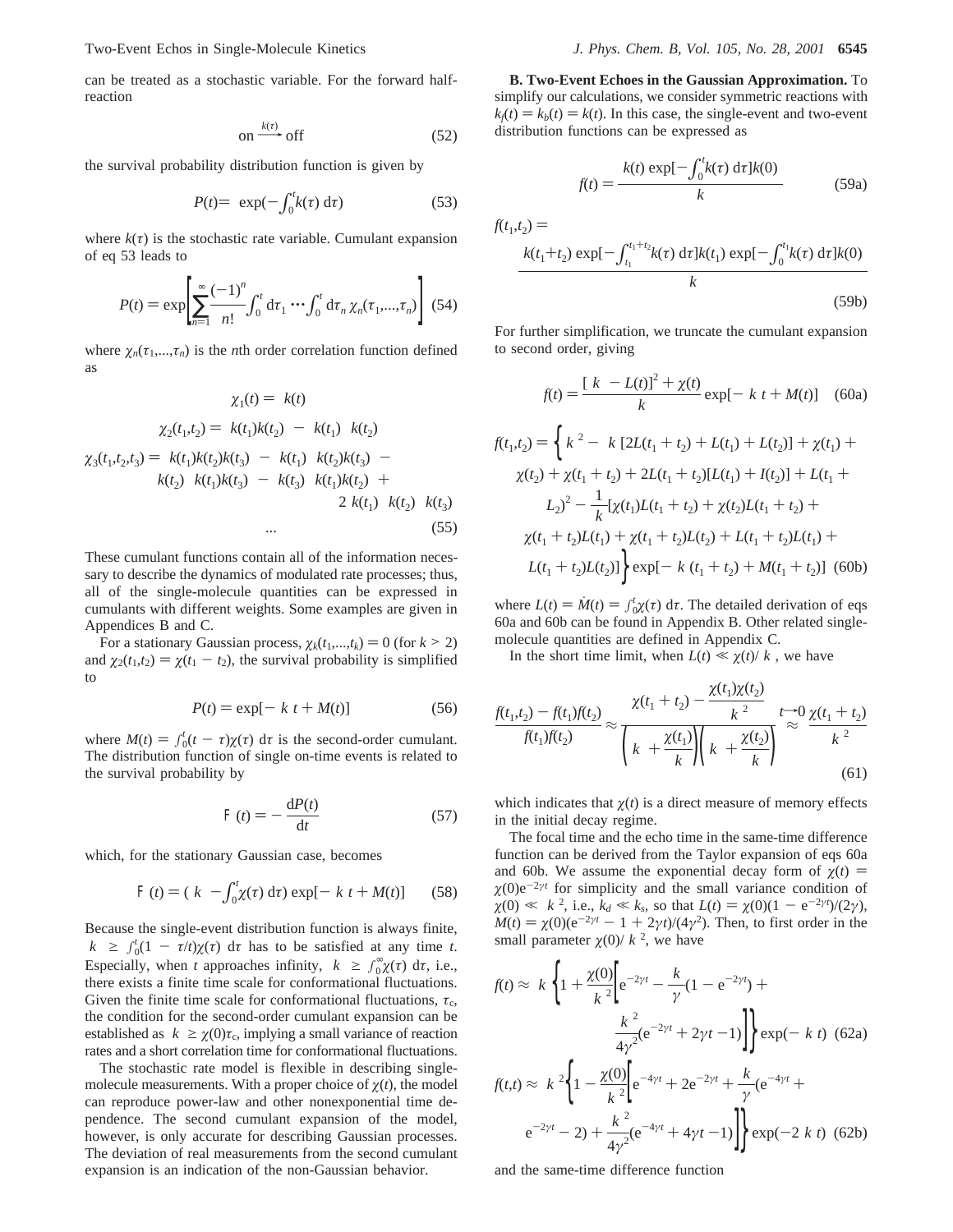$$
\delta(t) \approx \chi(0) \left( \frac{\langle k \rangle + 2\gamma - \langle k \rangle e^{2\gamma t}}{2\gamma} \right)^2 \exp(-2\langle k \rangle t) \tag{63}
$$

The minimum of  $\delta(t)$  can be found at

$$
t_{\rm f} = \frac{1}{2\gamma} \ln \left[ \frac{\langle k \rangle + 2\gamma}{\langle k \rangle} \right] \approx \frac{1}{\langle k \rangle + \gamma} \tag{64}
$$

and the maximum at

$$
t_{\rm e} = \frac{1}{\gamma} \ln \left[ \frac{\langle k \rangle + 2\gamma}{\langle k \rangle} \right] \approx \frac{2}{\langle k \rangle + \gamma} \tag{65}
$$

The amplitude of the echo proportional to the variance of the rate constant,  $\delta(t_e) \propto \gamma(0)$ . Thus, we obtain the same expressions for  $t_e$  and  $t_f$  as those derived for the two-channel model in section III. In Table 4, the echo time predicted from eq 60b, *t*e,pred, is compared with the echo time calculated from the same-time distribution function, *t*e,meas. Good agreement is found over a wide range of modulation rates *γ* between these two sets of echo times.

In Figure 10, the same-time difference function  $\delta(t)$  calculated from eqs 60a and 60b is plotted for  $k_s = \langle k \rangle = 3.0$  and *γ* = 0.5. For several values of  $\chi$ (0) =  $k_d^2 = \langle \delta k^2 \rangle$ , the focal time and the echo time remain constant but the amplitude of time and the echo time remain constant, but the amplitude of the echo increases proportionally with  $\gamma(0)$ . In Figure 11, the echo time is shown to be twice the focal time and decreases with the modulation rate  $\gamma$  according  $t_e = 2t_f = 2/(\langle k \rangle + \gamma)$ . The maximal echo is found around  $\gamma = \chi(0)/\langle k \rangle$ . These features are consistent with our observations in the multiple-channel kinetic model.

**C. Mapping to the Gaussian Stochastic Rate Model.** We now map the discrete two-channel model to the Gaussian stochastic rate model. For simplicity, we consider a two-channel model with symmetric half-reactions,  $\mathbf{K}_a = \mathbf{K}_b$ , and with equal conformational states,  $\gamma = \gamma'$ . In this model, the survival probability function is  $P(t) = [(\Delta + \gamma)e^{-Z_t t} + (\Delta - \gamma)e^{-Z_t t}]$ <br>(2 $\Delta$ ) <sup>27</sup> Matching the survival probability function with eq. 56  $(2\Delta)^{27}$  Matching the survival probability function with eq 56, we have, in the second cumulant approximation scheme,  $\langle k \rangle$  = *ks* and

$$
\chi(t) = \frac{\Delta^2 k_d^2}{\left[\gamma \sinh(\Delta t) + \Delta \cosh(\Delta t)\right]^2}
$$
(66)

which gives the variance  $\chi(0) = k_d^2$  and the long-time correlation<br>  $\chi(t) \propto \exp(-2\Lambda t)$ . Figure 12 is a two-dimensional plot of  $\Lambda$ - $\gamma(t) \propto \exp(-2\Delta t)$ . Figure 12 is a two-dimensional plot of  $\delta$ - $(t_1,t_2)$  for the stochastic Gaussian model corresponding to a twochannel model with  $k_1 = 2$ ,  $k_2 = 4$ , and  $\gamma = 0.5$ . In comparison with Figure 13, the stochastic Gaussian model reproduces all of the essential features of the difference function for the corresponding two-channel model. To be quantitative, the distribution functions of single events in Figure 13 agree very well by matching the survival probability. The same-time distribution functions calculated from the two models are compared in Figure 14, where the stochastic rate model is shown to give reasonable approximations to the position of the echo, the amplitude of the echo, and the shape of the same-time difference function. The slight deviations are believed to be the approximate nature of the second-order cumulant expansion, i.e., non-Gaussian effects.

### **VII. Summary**

The aim of this paper is to establish a quantitative relation between the two-event echo and conformational fluctuations. The primary findings of our analysis can be summarized as follows:

**TABLE 4: Echo Time in the Stochastic Rate Model with** 〈*k*〉  $=$  3.0 and  $\chi$ <sub>(0)</sub>  $=$  0.25<sup>*a*</sup>

| $\gamma$          | $\theta$ | 0.5     | 1.0   | 1.5   | 2.0   | 2.5   |
|-------------------|----------|---------|-------|-------|-------|-------|
| $t_{e, pred}$     | 0.667    | 0.571   | 0.500 | 0.444 | 0.400 | 0.364 |
| $t_{\rm e, meas}$ | 0.665    | 0.575   | 0.515 | 0.465 | 0.425 | 0.395 |
| error             | $0.3\%$  | $0.7\%$ | 2.9%  | 4.5%  | 5.9%  | 7.8%  |

*a t*<sub>e,pred</sub> is calculated with  $t_{e,pred} = 2/(k + \gamma)$ , and  $t_{e,meas}$  is obtained from numerical calculation of the stochastic rate model with  $\chi(t)$  =  $\chi(0)^{-2\gamma t}$ . The error is defined as  $|t_{e,\text{pred}} - t_{e,\text{meas}}|/t_{e,\text{meas}} \times 100\%$ .



**Figure 10.** Two-event echo in the stochastic rate model with  $\langle k \rangle$  = 3.0,  $\gamma = 0.5$ , and  $\chi(t) = \chi(0)e^{-2\gamma t}$ . The echo time  $t_e \approx 2/(\langle k \rangle + \gamma)$  is approximately fixed when varying  $\gamma(0)$  and the echo increases with approximately fixed when varying  $\chi$ (0), and the echo increases with  $\chi(0)$ .



**Figure 11.** Two-event echo in the stochastic rate model with  $\langle k \rangle$  = 3.0,  $\chi$ (0) = 1.0, and  $\chi$ (*t*) =  $\chi$ (0)e<sup>-2*γt*</sup>. The echo time *t*<sub>e</sub> ≈ 2/( $\langle k \rangle + \gamma$ ) decrease as *y* increases. The maximum amplitude of the echo is flat decrease as  $\gamma$  increases. The maximum amplitude of the echo is flat within an interval of  $\gamma$ . The position of the maximal echo is approximately the medium of this interval,  $\gamma \approx 0.4$ .

1. The *N*-channel kinetic scheme provides a generic model for understanding the influence of conformational fluctuations on reaction dynamics. On the basis of this model, ensembleaveraged measurements can be formulated as a long-time average along single-molecule trajectories. As a result, phenomenological chemical kinetics is shown to be an inhomogeneous average of reaction rate constants and thus does not contain any information about dynamic disorder. It is also shown that the fluctuation-dissipation relation is obeyed on the singlemolecule level only if the initial nonequilibrium disturbance is prepared according to conformational equilibrium. This condi-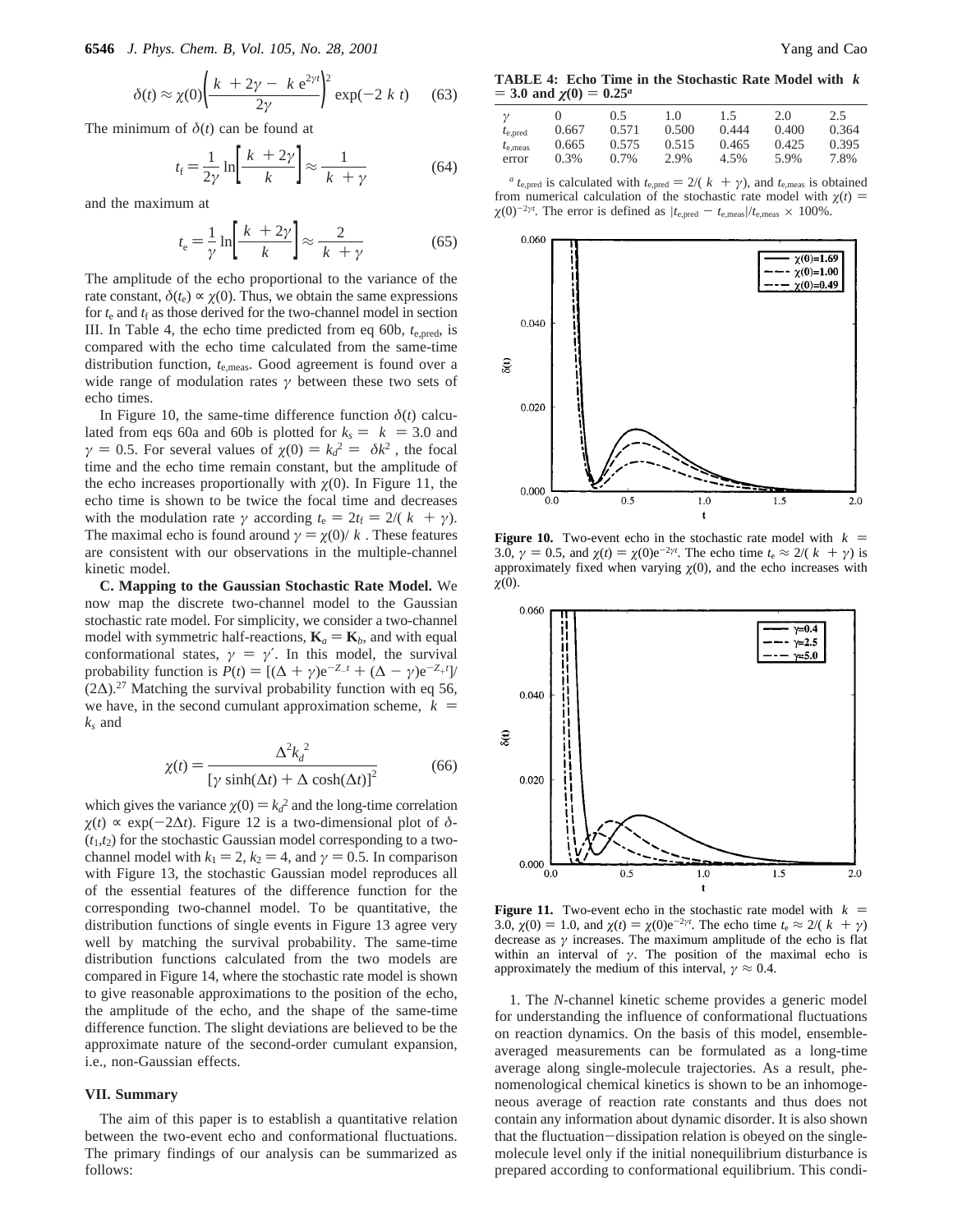

**Figure 12.** Two-dimensional contour plot of the joint distribution function of two events  $\delta(t_1,t_2) = f(t_1,t_2) - f(t_1)f(t_2)$  in the stochastic rate model with  $k_1 = 2$ ,  $k_2 = 4$ , and  $\gamma = \gamma_1 = \gamma_2 = 0.5$ .  $f(t)$  and  $f(t_1, t_2)$ are calculated by eqs 60a and 60b, respectively, with  $\chi(t)$  in eq 66 obtained from matching the survival probability.



**Figure 13.** Comparison of the single-event distribution functions in the two-channel model and in the corresponding stochastic rate model with  $k_1 = 2$ ,  $k_2 = 4$ , and  $\gamma = 0.5$ . The single-event distribution function  $f(t)$  in stochastic rate model is calculated by eq 60a with  $\chi(t)$  given in eq 66.

tion imposes a difficult condition on the use of ensembleaveraged measurements to probe conformational fluctuations. In addition, a more stringent detailed balance condition can be established to exclude the possibility of microscopic current between different conformational channels.

2. Calculations of four different models (the two-channel kinetic model, the three-channel kinetic model, the diffusion reaction model, and the stochastic rate model) confirm the universal features of the two-event joint distribution function and its quantitative relationship to conformational dynamics. In the two-dimensional plane of  $\delta(t_1,t_2)$ , there is a local minimum at the focal time,  $t_f$ , and a local maximum at the echo time,  $t_e$ , along the diagonal cross-section  $\delta(t,t)$  and there is a minimum at the echo time along both the  $t_1$  axis and the  $t_2$  axis. The echo time is twice the focal time,  $t_e = 2t_f$ , and can be approximated, within 10% error, by  $t_e = 2/(\langle k \rangle + \langle \gamma \rangle)$ . This approximate relation is independent of the backward reaction, the distribution



**Figure 14.** Comparison of the same-time difference function  $\delta(t)$  in the two-channel model and in the corresponding stochastic rate model with  $k_1 = 2$ ,  $k_2 = 4$ , and  $\gamma = 0.5$ . The stochastic rate model gives good approximations to the echo time, the echo height, and the shape of *δ*(*t*).

of the reaction rate constant, and other variables, thus resulting in a direct estimation of the average relaxation rate of conformational fluctuations, for a given ensemble-averaged reaction rate constant.

3. The correlation between the amplitude of the echo and the distribution of reaction rate constants provides useful information about conformational landscapes. The amplitude of the echo is shown to be proportional to the variance of the reaction rate constant,  $\delta(t_e) \propto \langle \delta k^2 \rangle$ . For a given set of reaction rate constants, the maximum echo occurs at approximately *γ*  $\approx \langle (\delta k)^2 \rangle / \langle k \rangle$ , which is proportional to the variance of the reaction rate constant. In the slow modulation limit, the existence of the two-event echo can be related to the individuality and distinctiveness of conformational landscapes. The maximum echo occurs when the difference between rate constants associated with different conformational channels is maximized, whereas the difference between reactive fluxes is minimized.

4. The stochastic rate model provides a complete and unified description of the stochastic nature of the fluctuating rate constant. Its second-order cumulant expansion, on the basis of the small variance assumption, leads to the Gaussian stochastic rate model that serves as a first-order model for analyzing single-molecule trajectories. Similar to Kubo's stochastic lineshape theory, the stochastic Gaussian model describes the fluctuating rate process with an average rate constant  $k_s = \langle k \rangle$ and a rate correlation function  $\chi(t) = \langle [k(t) - k_s][k(0) - k_s] \rangle$ . The resulting formalism reproduces the recurrent behavior in the two-event joint distribution function. Through the mapping to the Gaussian stochastic rate model, various modulated reaction schemes can be compared and characterized in a unified framework.

These results provide a quantitative tool to interpret and analyze event-averaged single-molecule quantities. Though a single time scale for conformational fluctuations is assumed for the simplicity of calculations, applications of current analysis to power-law decay and other nonexponential relaxation processes can also be formulated. Furthermore, conformational relaxation is reflected not only in modulated reactions but also in other dynamic processes, including diffusion and quantum dissipation. Theoretical analysis of possible single-molecule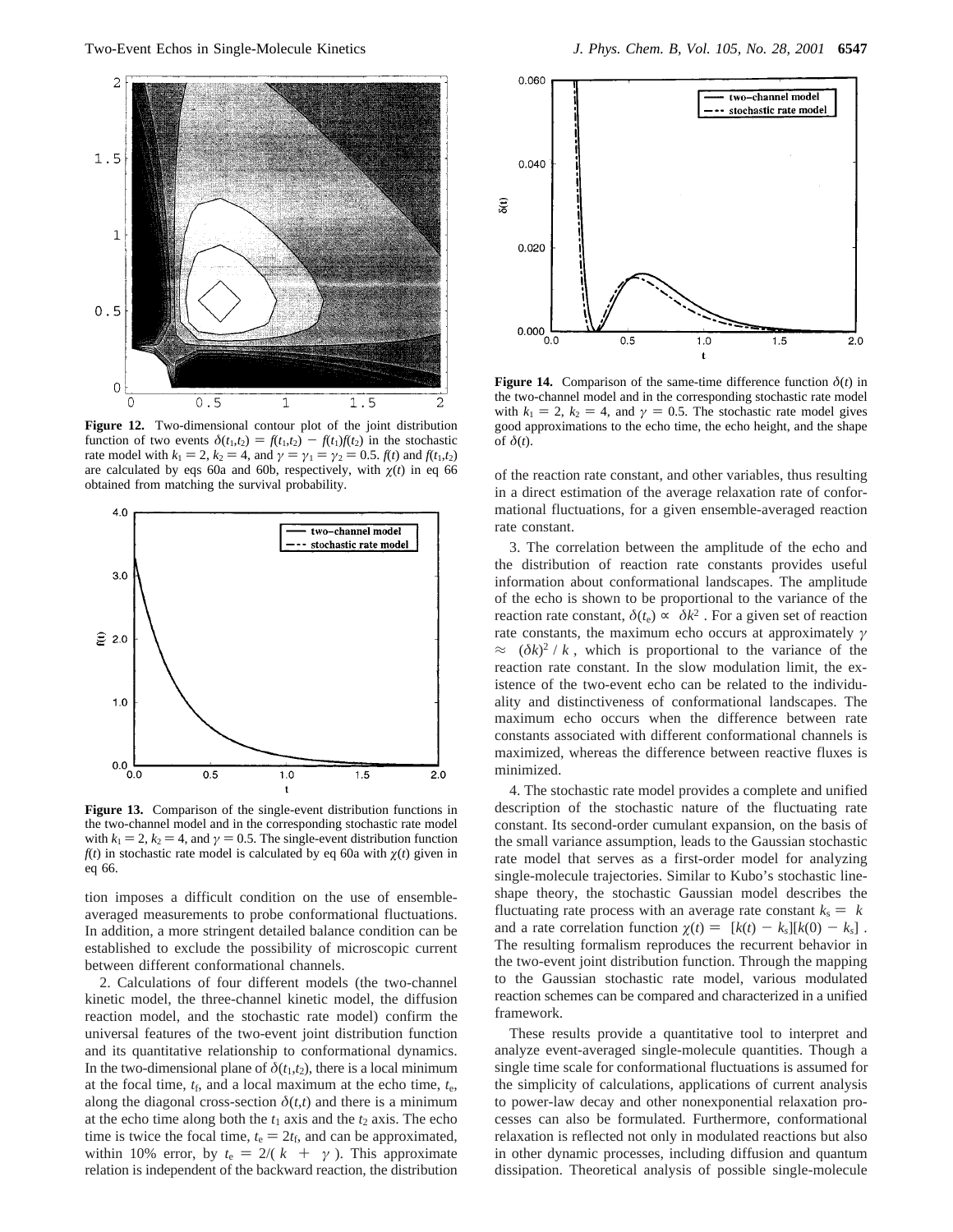measurements of these processes is an interesting topic for future studies.<sup>50-53</sup>

**Acknowledgment.** The research is supported by the AT&T Research fund Award and the NSF Career Award (Che-0093210).

## **Appendix A: The Green's Function in the Diffusion Model**

Equation 41 satisfies the Smoluchowski equation with a quadratic sink

$$
\frac{\partial}{\partial t} G(x, y, t) = -\kappa x^2 G(x, y, t) + \lambda \theta \frac{\partial}{\partial x} \left( \frac{\partial}{\partial x} + \frac{x}{\theta} \right) G(x, y, t) \quad (A1)
$$

with the initial condition

$$
G(x, y, 0) = \delta(x - y)
$$
 (A2)

Applying the transformation

$$
G(x, y, t) = g(x, y, t)e^{\alpha(x^2 - y^2)}
$$
 (A3)

where  $\alpha = (s - 1)/(4\theta)$ ,  $s = \sqrt{1+4\kappa\theta/\lambda}$ , we find that  $g(x, y, t)$ satisfies the Fokker-Planck equation for the Ornstein-Uhlenbeck process with a constant potential sink

$$
\frac{\partial}{\partial t} g(x, y, t) = \left[ \lambda s \frac{\partial}{\partial x} x + \lambda \theta \frac{\partial^2}{\partial x^2} \right] g(x, y, t) - \frac{\lambda}{2} (s - 1) g(x, y, t)
$$
\n(A4)

with the initial condition

$$
g(x, y, t) = \delta(x - y)
$$
 (A5)

Further, we rewrite  $g(x, y, t)$  as

$$
g(x, y, t) = g_1(x, y, t)e^{-\lambda/2(s-1)t}
$$
 (A6)

where  $g_1(x, y, t)$  is the Green's function for the standard Ornstein-Ulenbeck process.

$$
\frac{\partial P}{\partial t} = \gamma \frac{\partial}{\partial x} (xP) + D \frac{\partial^2 P}{\partial x^2}
$$
 (A7)

with  $\gamma = \lambda s$  and  $D = \lambda \theta$ . The standard solution to eq A7 is given in ref 54 as

$$
g_1(x,y,t) = \sqrt{\frac{\gamma}{2\pi D(1 - e^{-2\gamma t})}} \exp\left[-\frac{\gamma(x - ye^{-\gamma t})^2}{2D(1 - e^{-2\gamma t})}\right]
$$
 (A8)

Therefore, the Green's function for the Ornstein-Uhlenbeck process in a constant potential sink is

$$
g(x,y,t) = e^{-\lambda(s-1)t/2} \left[ \frac{s}{2\pi\theta(1 - e^{-2\lambda s t})} \right]^{1/2}
$$

$$
exp \left[ -\frac{s(x - ye^{-\lambda s t})^2}{2\theta(1 - e^{-2\lambda s t})} \right] (A9)
$$

which, after the transformation in eq A3, leads to  $G(x, y, t)$  in eq 41. The same result was obtained by G. H. Weiss in ref 55. The equivalence can be confirmed by replacing  $D$ ,  $\beta$ , and  $\alpha$  in his derivation with  $\lambda \theta$ ,  $1/\theta$ , and  $\kappa$  in our notation.

## **Appendix B: Single-Event and Two-Event Distribution Functions in the Gaussian Stochastic Rate Model**

We first define a two-time survival probability function as

$$
P(t_0, t_1) = \langle \exp[-\int_{t_0}^{t_1} k(\tau) d\tau] \rangle_s \tag{B1}
$$

*t*

where the  $\langle \cdots \rangle_s$  represents a stochastic average. Then, the singleevent distribution function  $f(t)$  defined in eq 59b can be related to  $P(t_0,t_1)$  by

$$
f(t) = -\frac{1}{\langle k \rangle} \frac{\partial^2 P(t_0, t_1)}{\partial t_0 \partial t_1} \Big|_{t_0 = 0, t_1 = t} = \frac{\langle k(t) \exp(-\int_0^t k(\tau) d\tau) k(0) \rangle}{\langle k \rangle}
$$
(B2)

The second cumulant expansion truncated at second order gives  $P(t_0,t_1)$  explicitly as

$$
P(t_0, t_1) = \exp[-\langle k \rangle (t_1 - t_0) + M(t_1 - t_0)] \tag{B3}
$$

where  $M(t) = \int_0^t (t - \tau) \chi(\tau) d\tau$ . Substitution of eq B3 into eq<br>B2 leads to  $f(t)$  in eq 60a. Similarly, a four-time survival B2 leads to  $f(t)$  in eq 60a. Similarly, a four-time survival probability function is defined as

$$
P(t_0, t_1, t_1', t_2') = \langle \exp[-(\int_{t_0}^{t_1} + \int_{t_1'}^{t_2'}) k(\tau) \, d\tau] \rangle_s \qquad (B4)
$$

The two-event distribution function  $f(t_1, t_2)$  defined in eq 59b is related to  $P(t_0, t_1, t'_1, t'_2)$  by

$$
f(t_1, t_2) = \frac{1}{\langle k \rangle} \frac{\partial^3 P(t_0, t_1, t_1', t_2')}{\partial t_0 \partial t_1 \partial t_2'} \Big|_{t_0 = 0, t_1' = t_1, t_2' = t_1 + t_2} = \frac{\langle k(t_1 + t_2) \exp(-\int_{t_1}^{t_1 + t_2} k(\tau) \, d\tau) k(t_1) \exp(-\int_0^{t_1} k(\tau) \, d\tau) k(0) \rangle}{\langle k \rangle}
$$
\n(B5)

The four-time survival probability function  $P(t_0, t_1, t'_1, t'_2)$  is obtained in the second cumulant approximation as

$$
P(t_0, t_1, t_1', t_2') = \exp[-\langle k \rangle (t_1 + t_2' - t_1' - t_0) + M(t_1 - t_0) + M(t_2' - t_1') + M(t_2' - t_0) - M(t_1' - t_0) - M(t_2' - t_1) + M(t_1' - t_1)]
$$
(B6)

which in combination with eq B5 leads to eq 60b.

## **Appendix C: Other Single-Molecule Quantities in the Gaussian Stochastic Model**

In the forward half-reaction of the stochastic rate model, the normalized correlation function of two on-time events of durations  $t_1$  and  $t_2$  separated by time  $\tau$  is expressed as

$$
C_{\text{on}}(t_1, \tau, t_2) = \frac{\langle \exp(-\int_0^{t_1} k_f(t') \, \mathrm{d}t') \exp(-\int_{t_1}^{t_1 + \tau + t_2} k_f(t') \, \mathrm{d}t') \rangle}{\langle \exp(-\int_0^{t_1} k_f(t') \, \mathrm{d}t') \rangle \langle \exp(-\int_{t_1}^{t_1 + \tau + t_2} k_f(t') \, \mathrm{d}t') \rangle}
$$
(C1)

The second-order truncation of eq C1 leads to

$$
C_{on}(t_1, \tau, t_2) = \exp[M(t_1 + t_2 + \tau) + M(\tau) - M(t_1 + \tau) - M(t_2 + \tau)] \tag{C2}
$$